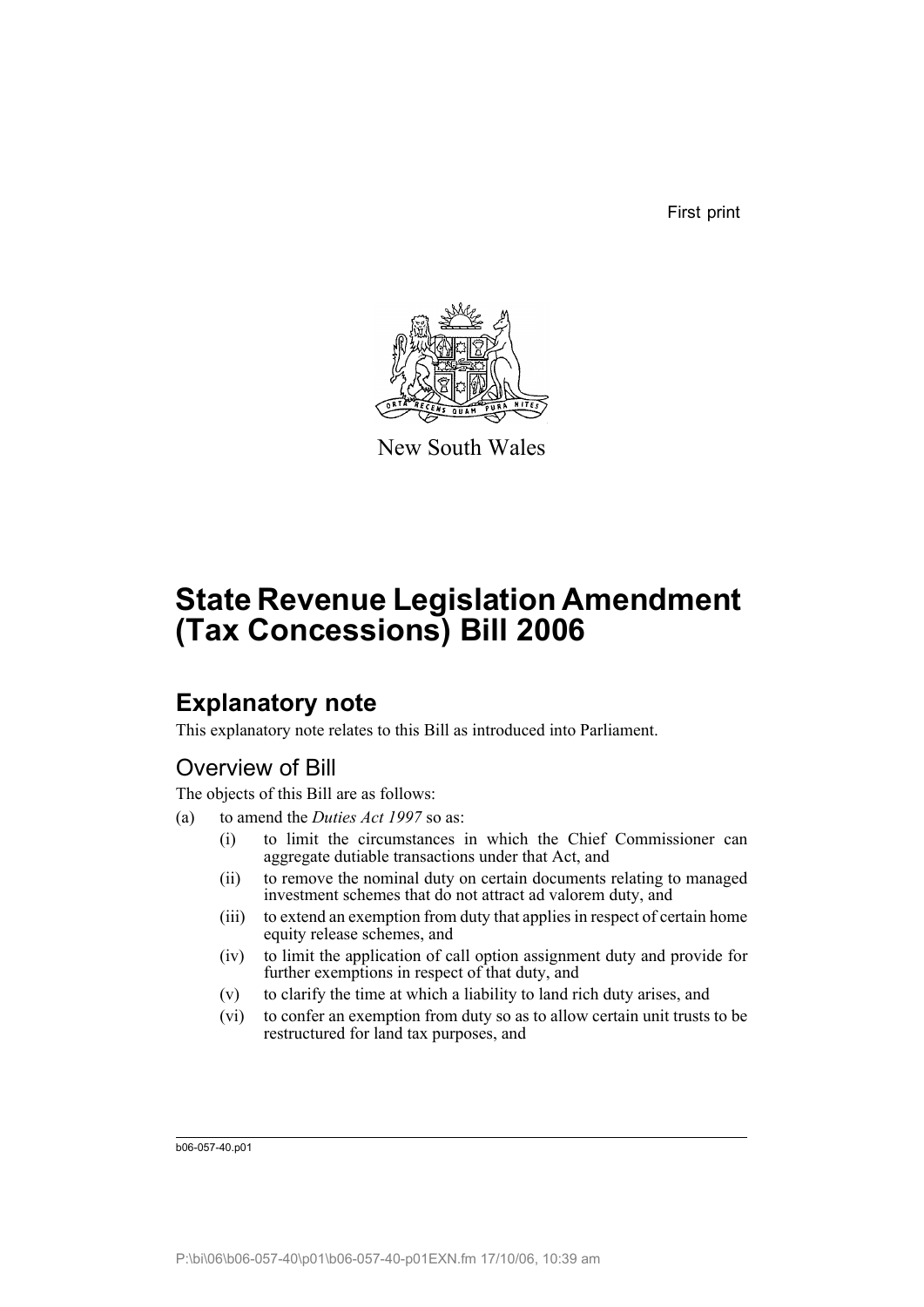Explanatory note

- (vii) to make further provision with respect to land used for primary production and the duty exemptions that apply in respect of such land, and
- (b) to amend the *Land Tax Management Act 1956* so as:
	- (i) to clarify the circumstances in which a trust will be treated as a fixed trust or special trust under that Act and to grant land tax concessions in respect of certain family unit trusts and other unit trusts that are restructured to comply with the new provisions, and
	- (ii) to make further provision with respect to the determination of the average value of land under that Act and with respect to other 2006–2007 Budget measures that have already been passed by Parliament, and
- (c) to make miscellaneous amendments to other Acts:
	- (i) in connection with the changes to the *Land Tax Management Act 1956* that provide for the use of an average value of land for land tax purposes, and
	- (ii) for statute law revision purposes.

The Bill also makes other minor and consequential amendments.

## Outline of provisions

**Clause 1** sets out the name (also called the short title) of the proposed Act.

**Clause 2** provides for the commencement of the proposed Act.

**Clause 3** is a formal provision that gives effect to the amendments to the *Duties Act 1997* set out in Schedule 1.

**Clause 4** is a formal provision that gives effect to the amendments to the *Land Tax Management Act 1956* set out in Schedule 2.

**Clause 5** is a formal provision that gives effect to the amendments to the *Gaming Machine Tax Act 2001*, the *Taxation Administration Act 1996* and the *Valuation of Land Act 1916* set out in Schedule 3.

**Clause 6** provides for the repeal of the proposed Act after all the amendments made by the proposed Act have commenced. Once the amendments have commenced the proposed Act will be spent and section 30 of the *Interpretation Act 1987* provides that the repeal of an amending Act does not affect the amendments made by that Act.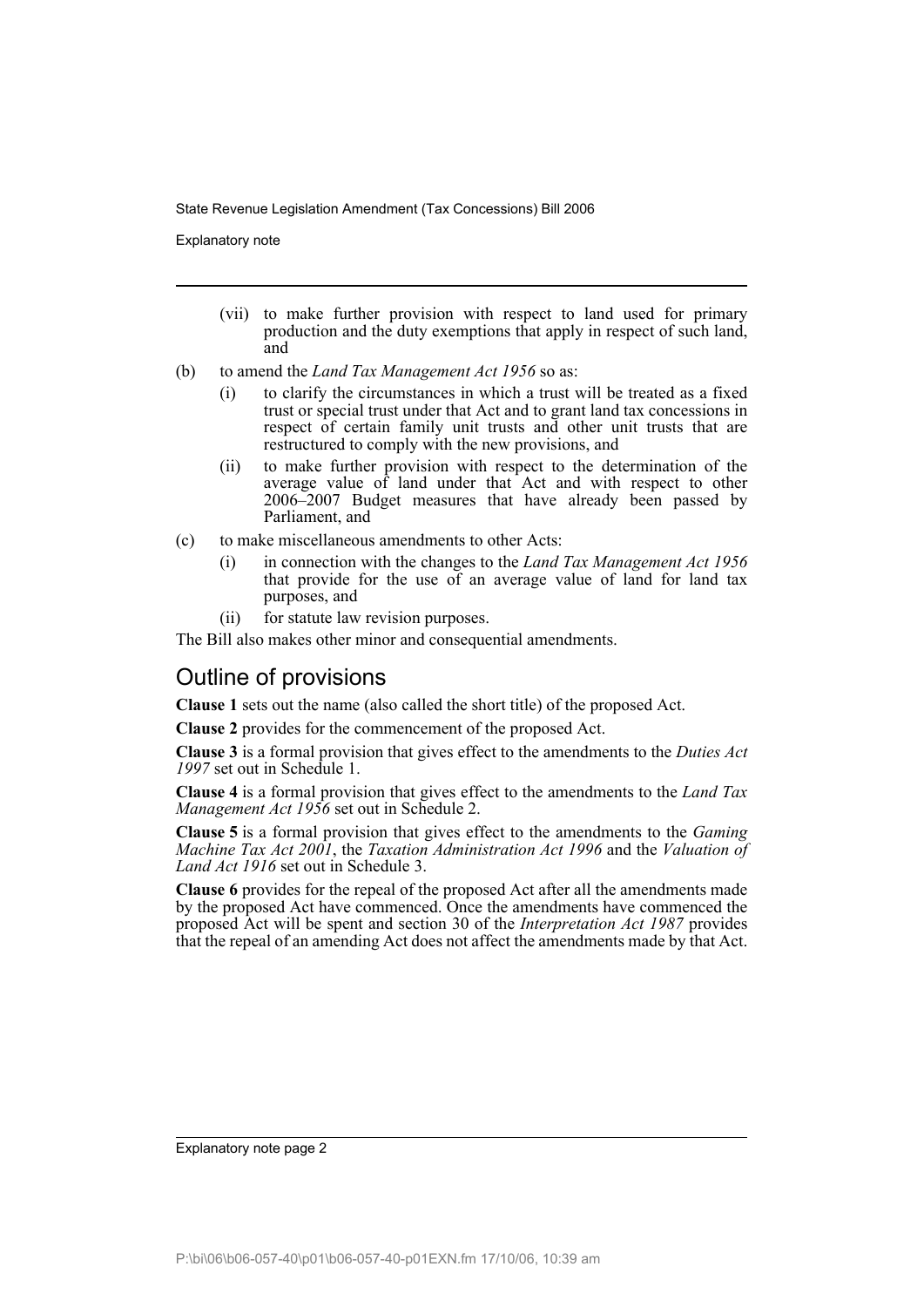Explanatory note

## **Schedule 1 Amendment of Duties Act 1997**

## **Aggregation of dutiable transactions**

At present the *Duties Act 1997* allows separate dutiable transactions to be treated as a single dutiable transaction if they occur within 12 months, the transferee is the same or the transferees are associated persons and the dutiable transactions together form, evidence, give effect to or arise from what is substantially one arrangement relating to all of the items of dutiable property concerned.

**Schedule 1 [1]** provides that the transactions can only be aggregated if the transferor is same person or the transferors are associated persons.

**Schedule 1 [2] and [3]** remove the general discretion of the Chief Commissioner of State Revenue to decline to aggregate transactions under the section. Instead, the Chief Commissioner will be required to decline to aggregate the transactions if satisfied that:

- (a) the dutiable property to which the transactions relate are comprised of separate allotments of vacant land, and
- (b) the transferee is a person authorised to contract to do residential building work under the *Home Building Act 1989*, and
- (c) the transferee intends to construct residential premises on the allotments for the purposes of sale to the public.

### **Managed investment schemes**

**Schedule 1 [4]** removes the nominal duty that would otherwise apply in respect of an instrument relating to a managed investment scheme that amends, varies or replaces the instrument establishing or governing the scheme without transferring dutiable property or affecting unit entitlements, which would not otherwise be chargeable with duty.

### **Home equity release schemes**

Duty is not chargeable on a transfer or agreement to transfer land if the transfer or agreement is entered into in connection with an approved home equity release scheme. At present, at least one of the transferors must be 65 years of age or older for this concession to apply. **Schedule 1 [5]** extends the concession to persons aged 60 years or over, with effect on 29 June 2006.

### **Call option assignment duty**

At present, an assignment of a right to purchase dutiable property under a call option is treated in certain circumstances as a transfer of the dutiable property concerned and is chargeable with duty under the *Duties Act 1997* accordingly.

Explanatory note page 3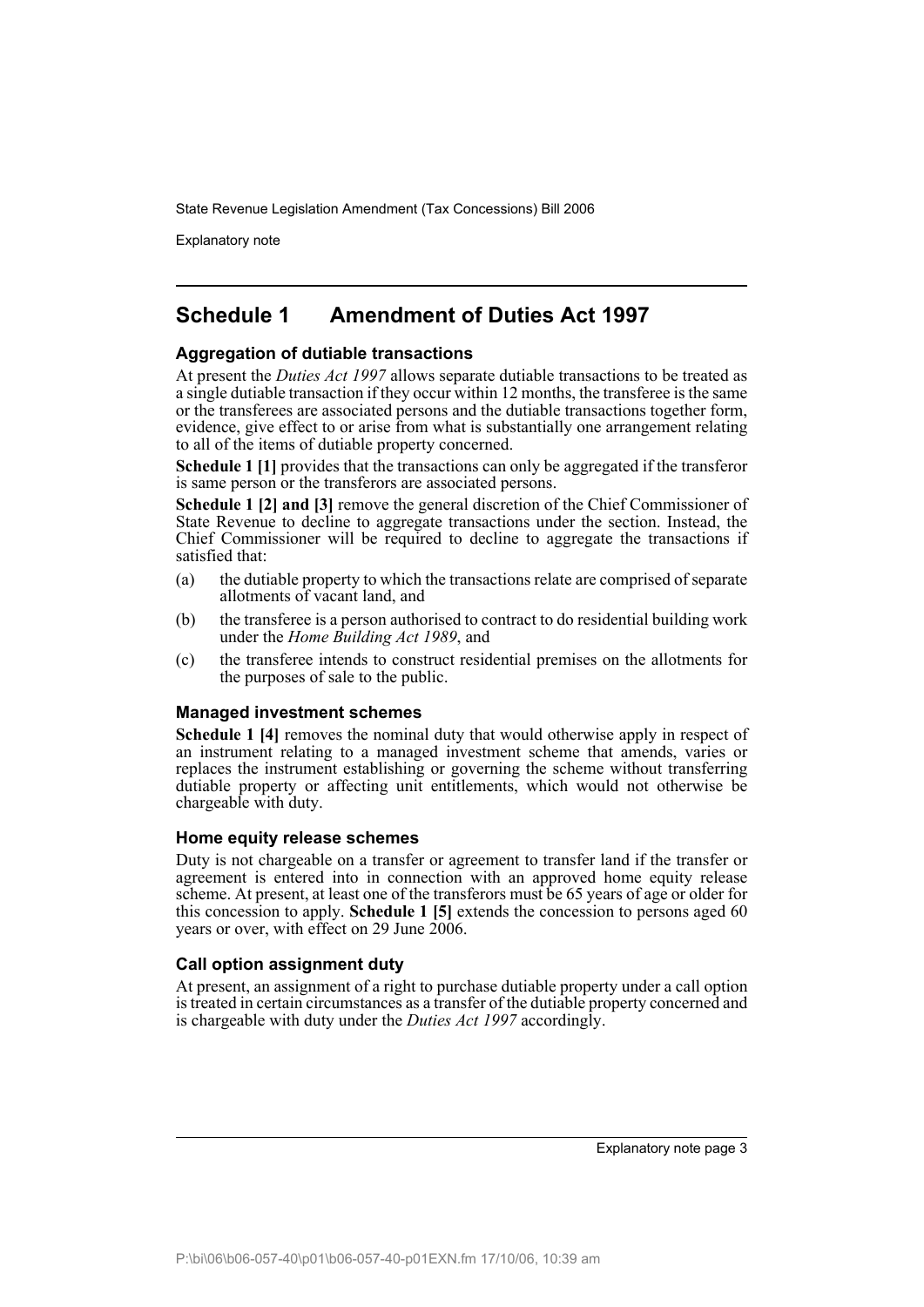Explanatory note

**Schedule 1 [6]** redefines the expression "call option" so as to make it clear the call option must confer a right to require a person to sell dutiable property and the right must be conferred by an agreement or arrangement that is not a dutiable transaction under Chapter 2. The purpose is to clarify that agreements for sale of dutiable property do not attract duty under the call option assignment provisions. **Schedule 1 [7]–[11]** are consequential amendments.

**Schedule 1 [12] and [13]** confer further exemptions from call option assignment duty. These exemptions apply to:

- (a) a call option that is assigned by a licensed builder in connection with the building of or an agreement to build residential premises, and
- (b) a call option that is assigned by a corporation to another corporation who is a member of the same corporate group.

**Schedule 1 [22]** includes a transitional provision that ensures that the amendments do not operate to impose duty on a call option assignment relating to a call option or put option granted before the amendments commence.

## **Land rich duty**

At present, a liability for land rich duty arises when a person acquires a relevant interest in a land rich entity (such as a unit trust scheme or private company with significant land holdings). **Schedule 1 [14]** clarifies that if the acquisition arises from an agreement to purchase, allot or issue a unit or share, the acquisition is made when the agreement is completed (that is, the necessary transfer or title documents are delivered and the purchase price is paid in full). Accordingly, the liability for land rich duty arises when the agreement is completed, whether or not the acquisition or interest acquired is registered.

### **Exemption for restructuring of unit trust for land tax purposes**

**Schedule 1 [20]** confers an exemption from duty in respect of an instrument executed on or after 6 June 2006 and before 1 January 2008 that effects a variation to a trust deed for a unit trust, the purpose of which is to enable the trust to satisfy the criteria for being treated as a fixed trust under the *Land Tax Management Act 1956*. The amendment relates to concessions announced by the Treasurer on 6 June 2006 in connection with unit trusts. These concessions are explained further in the matter relating to Schedule 2.

### **Exemptions for land used for primary production**

At present, certain duty exemptions apply in respect of land used for primary production. **Schedule 1 [23]** adopts the land tax definition of *land used for primary production*, so as to make the tax exemptions consistent. **Schedule 1 [15], [16], [17] and [19]** are consequential amendments.

Explanatory note page 4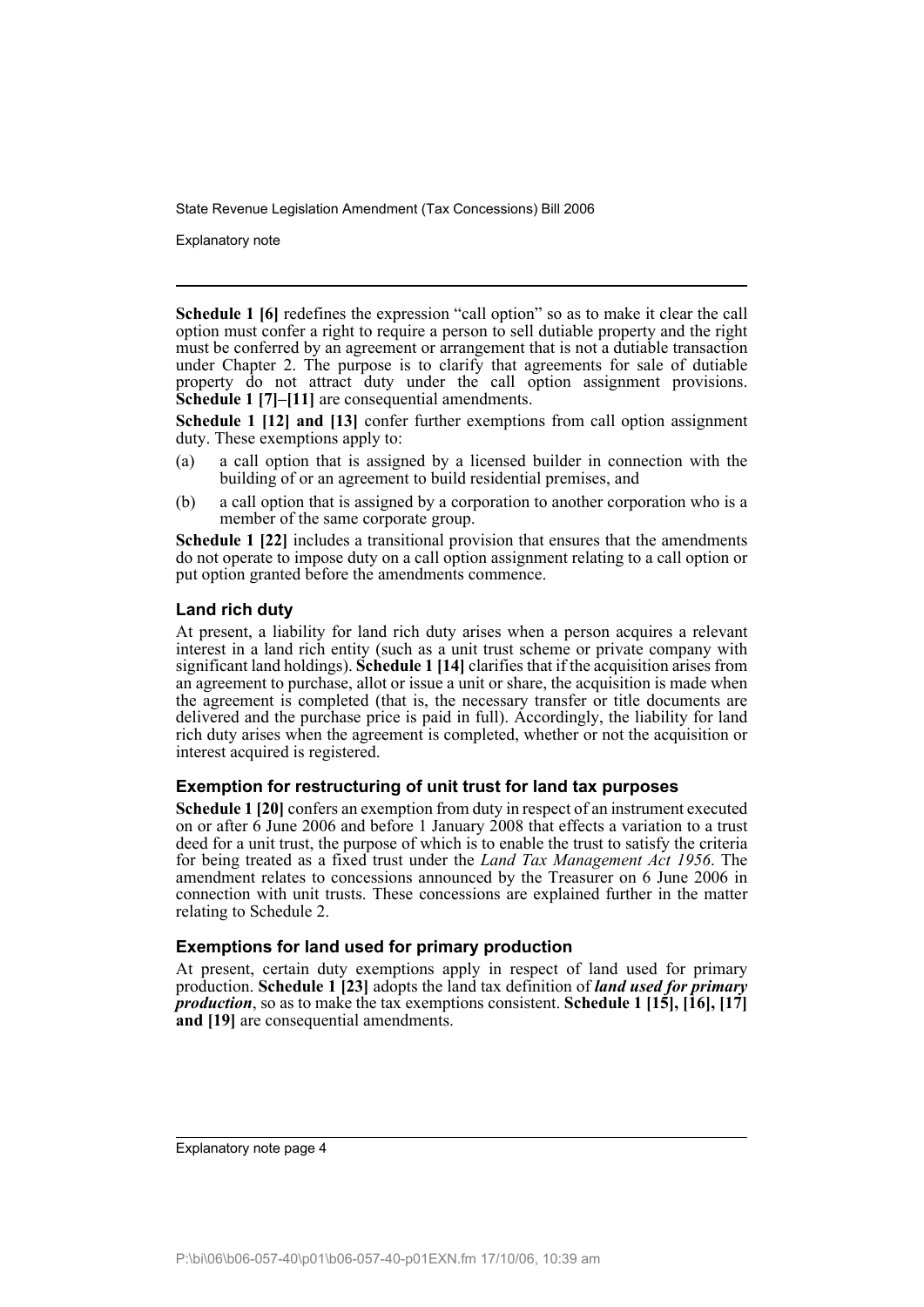Explanatory note

**Schedule 1 [18]** extends an exemption that applies in respect of transfers of land used for primary production between family members so that former spouses or de facto partners are considered family members for the purposes of the exemption in certain circumstances.

## **Regulations**

**Schedule 1 [21]** provides for the making of savings and transitional regulations as a consequence of the amendments.

## **Schedule 2 Amendment of Land Tax Management Act 1956**

## **Classification of trusts as fixed trusts and special trusts, and tax concessions**

**Schedule 2** makes further provision with respect to the classification of trusts as fixed trusts and special trusts for the purposes of the *Land Tax Management Act 1956* and provides for certain land tax concessions in respect of unit trusts, as announced by the Treasurer on 6 June 2006.

Under the *Land Tax Management Act 1956*, if land is the subject of a fixed trust, the tax-free threshold applies in respect of land that is the subject of that trust. If the trust is not a fixed trust, it is treated as a special trust and the tax-free threshold does not apply to land the subject of the trust.

**Schedule 2 [1]** provides that a trust is a fixed trust if the equitable estate in the land is owned by persons who are owners of the land for land tax purposes (for example, under section 25 of the Act, which deems owners of an equitable estate in land to be owners of the land for land tax purposes). The amendment clarifies that the Chief Commissioner of State Revenue does not have any discretion to determine who is considered to be an owner of land for land tax purposes.

**Schedule 2 [2]** provides that if a trust satisfies the relevant criteria, the beneficiaries of the trust will be taken to be owners of an equitable estate in the land the subject of the trust. Accordingly, the trust will be taken to be a fixed trust (and the tax-free threshold will apply in respect of the trust). The relevant criteria are as follows:

- (a) the trust deed specifically provides that the beneficiaries of the trust:
	- (i) are presently entitled to the income of the trust, subject only to payment of proper expenses by and of the trustee relating to the administration of the trust, and
	- (ii) are presently entitled to the capital of the trust, and may require the trustee to wind up the trust and distribute the trust property or the net proceeds of the trust property,
- (b) the entitlements referred to in paragraph (a) cannot be removed, restricted or otherwise affected by the exercise of any discretion, or by a failure to exercise any discretion, conferred on a person by the trust deed.

Explanatory note page 5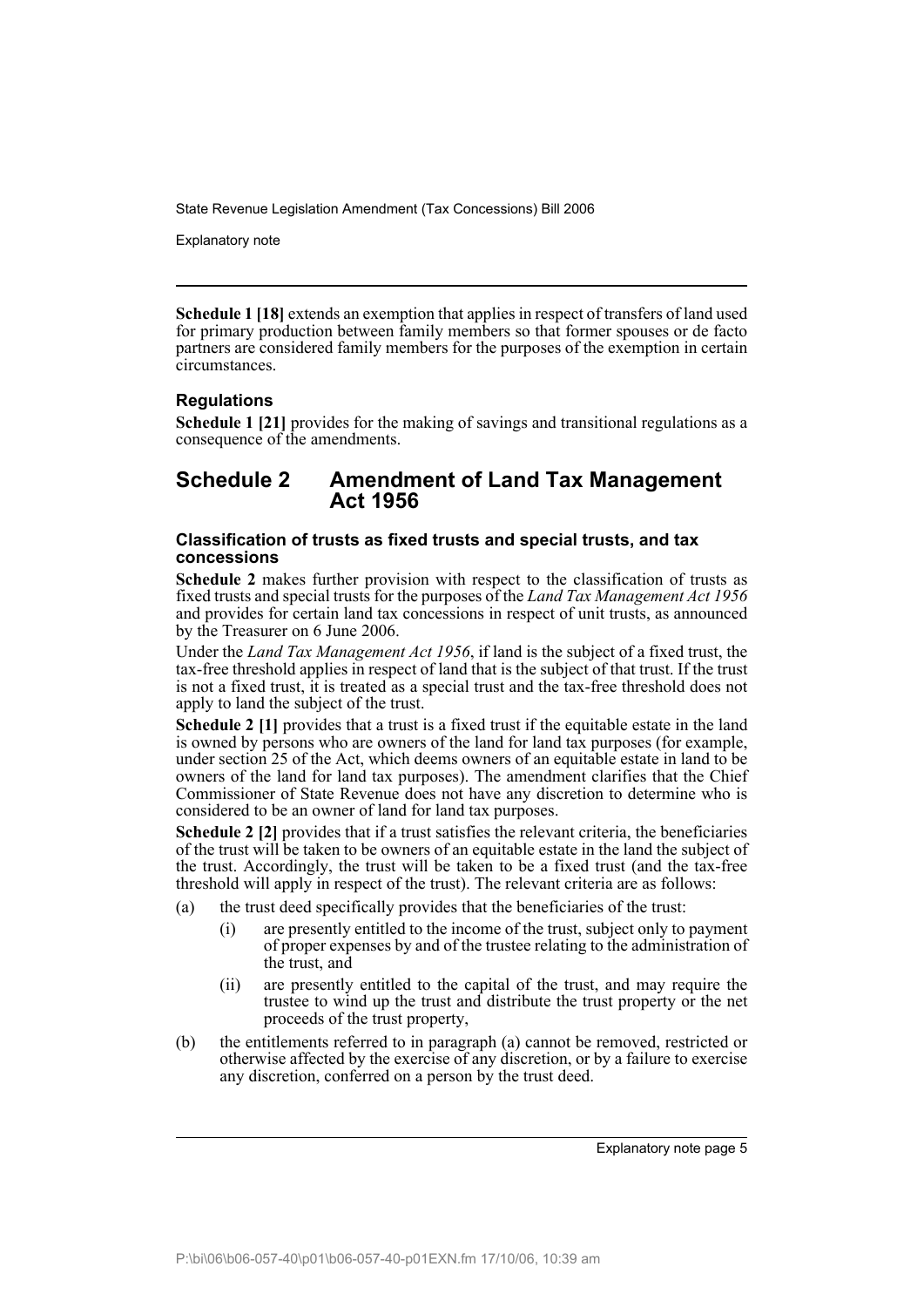Explanatory note

**Schedule 2 [12], proposed clause 42**, allows a unit trust that is restructured to comply with the relevant criteria before 1 January 2008 to be treated as a fixed trust in respect of the land tax year commencing 1 January 2006 and subsequent land tax years. Land tax is to be assessed, or reassessed, accordingly. The concession applies only if, before the restructuring, the unit holders have fixed entitlements to income and capital distributions under the trust. This concession applies in addition to the duty concession set out in **Schedule 1 [20]**.

**Schedule 2 [3] and [10]** allow certain family unit trusts that are not fixed trusts to be excluded from the definition of *special trust* (and, accordingly, to gain the benefit of the tax-free threshold). The key criteria for classification as a family unit trust are as follows:

- (a) the trust holds land on 31 December 2005 the taxable value of which does not exceed \$1,000,000,
- (b) the unit holders in the trust have fixed entitlements to capital and income distributions under the trust,
- (c) the units in the trust are family-owned.

The criteria are explained further in proposed clause 2 of Schedule 1AA (as inserted by Schedule 2 [10]). The trust must continue to comply with certain criteria in order to continue to be treated as a family unit trust.

If a trust is a family unit trust, the unit holders in the trust will be treated as joint owners of the land which is the subject of the trust for land tax purposes.

**Schedule 2 [9]** is a consequential amendment.

The changes relating to trusts will have effect in respect of the 2006 land tax year and subsequent land tax years, as if they had commenced on 31 December 2005 (**Schedule 2 [12], proposed clause 41**).

## **Average valuations of land and other 2006–2007 Budget measures**

The *State Revenue and Other Legislation Amendment (Budget Measures) Act 2006* (the *Budget measures*) changed the method for determining the taxable value of land for land tax purposes.

From the 2007 land tax year, land tax will be based on the average value of land, determined as an average of the land value of the land in the most recent 3 land tax years (including the land value of the land in the tax year in respect of which the average value is being determined).

**Schedule 2 [4] and [5]** remove the provisions for special valuations in respect of rent-protected land and land which is the subject of a heritage valuation under the *Heritage Act 1977*. As a consequence, the average value of rent-protected and all heritage-protected land will be determined in accordance with the general principles (that is, as an average of the land value of the land in the most recent 3 land tax years). If land was not heritage-protected in one of the previous years generally used to determine the average value, that year will be disregarded (see **Schedule 2 [6] and [7]**). This is consistent with the rules that apply when land has been recently subdivided.

Explanatory note page 6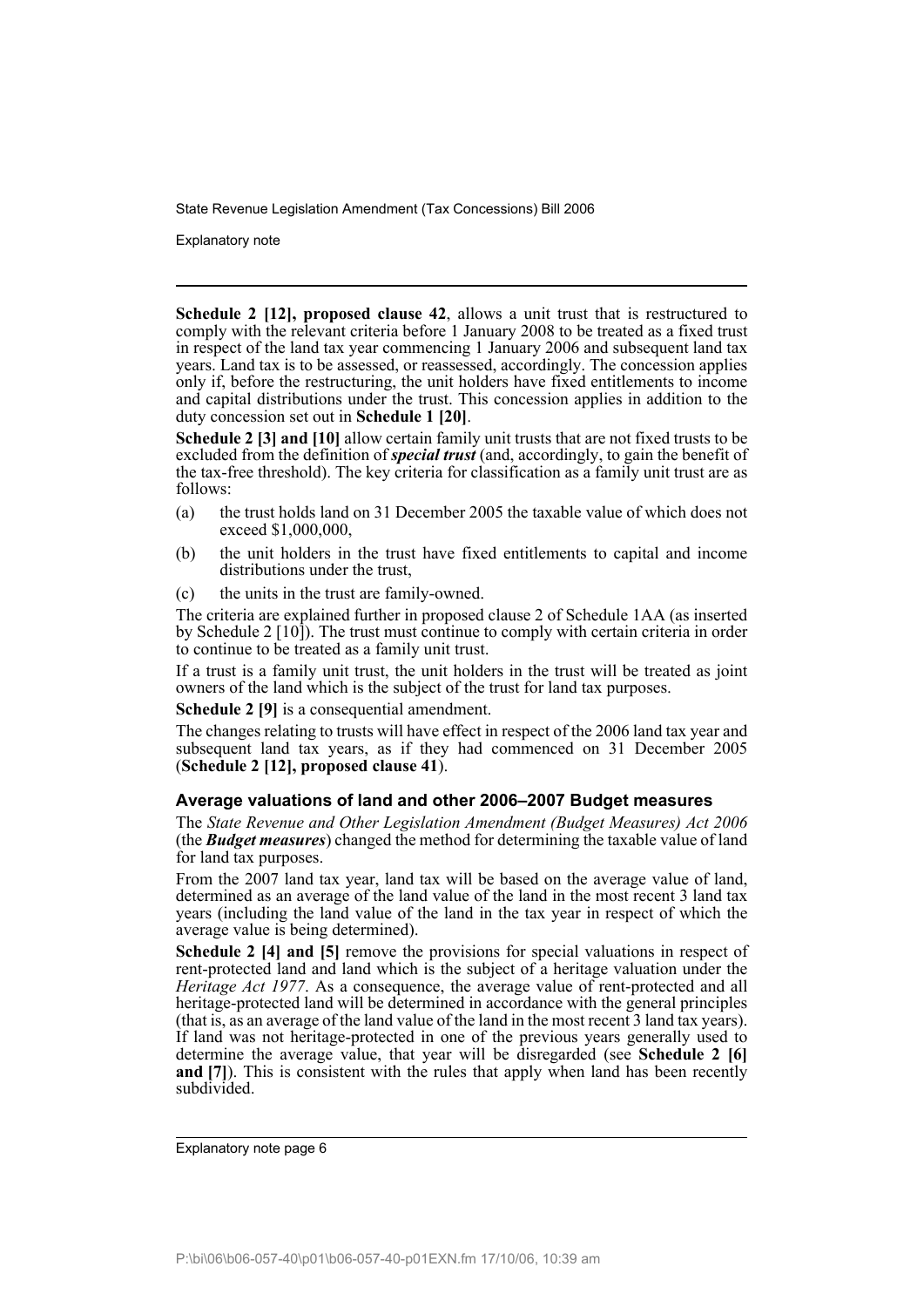Explanatory note

**Schedule 2 [8]** provides for a similar approach in relation to land owned by the Crown that is the subject of a lease. Under the *Land Tax Management Act 1956* a lessee of Crown land is liable for land tax in respect of the land. Under the amendments, for the purpose of determining the average value of the land, the land value of the land in any preceding land tax year in which it was not leased is to be disregarded. In addition, the amendments require the Valuer-General to determine the annual land value in respect of the land.

The Budget measures also changed the method of determining the tax-free threshold for the 2007 land tax year and subsequent land tax years. Under the Budget measures, the tax-free threshold is based on an average of the tax-free threshold for 3 years (with an adjustment for indexation). The relevant provisions of the Budget measures do not commence until 31 December 2006 (immediately before the start of the 2007 land tax year). However, the Valuer-General generally determines and publishes the relevant tax-free threshold for a land tax year in the month of October before the land tax year commences. **Schedule 2 [12], proposed clause 43**, validates the determination and publication by the Valuer-General of the relevant figures for the 2007 land tax year in anticipation of the commencement of the relevant provisions of the Budget measures.

## **Regulations**

**Schedule 2** [11] provides for the making of savings and transitional regulations as a consequence of the amendments.

## **Schedule 3 Miscellaneous amendments**

## **Amendment of Gaming Machine Tax Act 2001**

**Schedule 3.1** makes an amendment, by way of statute law revision, to clarify that tax is payable by a registered club with gaming machine profits that exceed \$200,000 only on that part of the profits that exceeds \$200,000.

## **Amendment of Taxation Administration Act 1996**

**Schedule 3.2** makes an amendment to the *Taxation Administration Act 1996* in connection with the Budget measures. Under the Budget measures, land tax liability for the 2007 land tax year and subsequent land tax years will be based on an average of the land value of land over 3 years. The purpose of the amendment is to ensure that if an objection to or appeal against a land tax assessment is made, that objection or appeal does not affect the validity of any land tax assessment for a previous year, even though the earlier land tax assessment may have been based on one or 2 of the same land values as the subsequent assessment.

Explanatory note page 7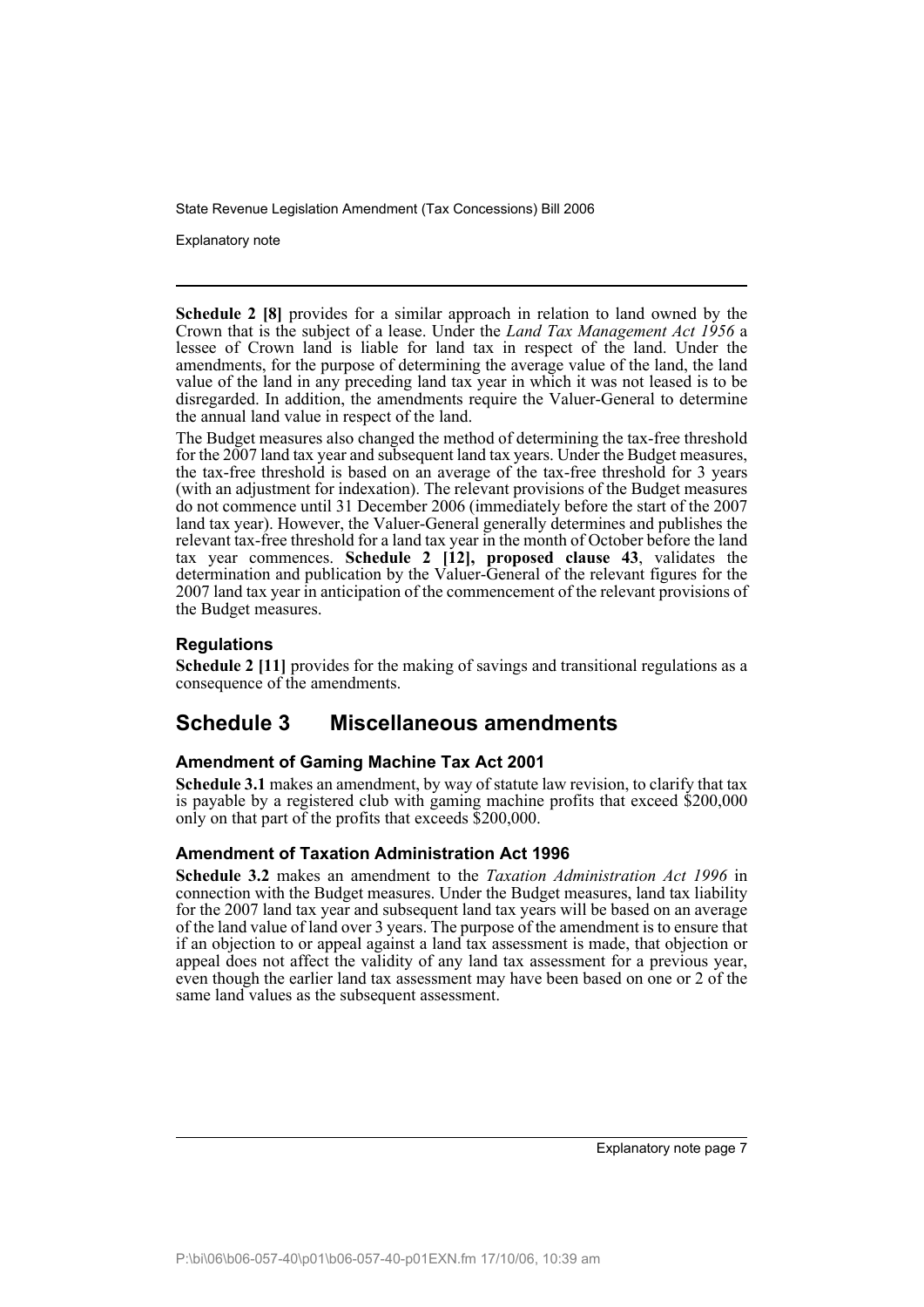Explanatory note

### **Amendment of Valuation of Land Act 1916**

**Schedule 3.3** amends the *Valuation of Land Act 1916* in connection with the Budget measures. Under the *Valuation of Land Act 1916* a person has a right to object to a land value determination made by the Valuer-General for the purposes of a land tax assessment within 60 days after service of the relevant land tax assessment.

As a consequence of the Budget measures, land tax assessments for the 2007 land tax year and subsequent land tax years will be based on a 3-year average of land values. Accordingly, it will be possible to object to all 3 of the land values on which the land tax assessment is based.

**Schedule 3.3 [1]** restricts the entitlement to lodge an objection against a land valuation that is used as a basis of a land tax assessment if the land valuation concerned has previously been the subject of an objection under the Act. An objection against such a land valuation will be permitted only if the Valuer-General is satisfied that there are special reasons for allowing the objection to be made. The fact that the person seeking to make the objection did not own the land concerned when the previous objection was made does not of itself constitute a special reason for allowing a further objection to be made.

**Schedule 3.3 [2]** is a consequential amendment.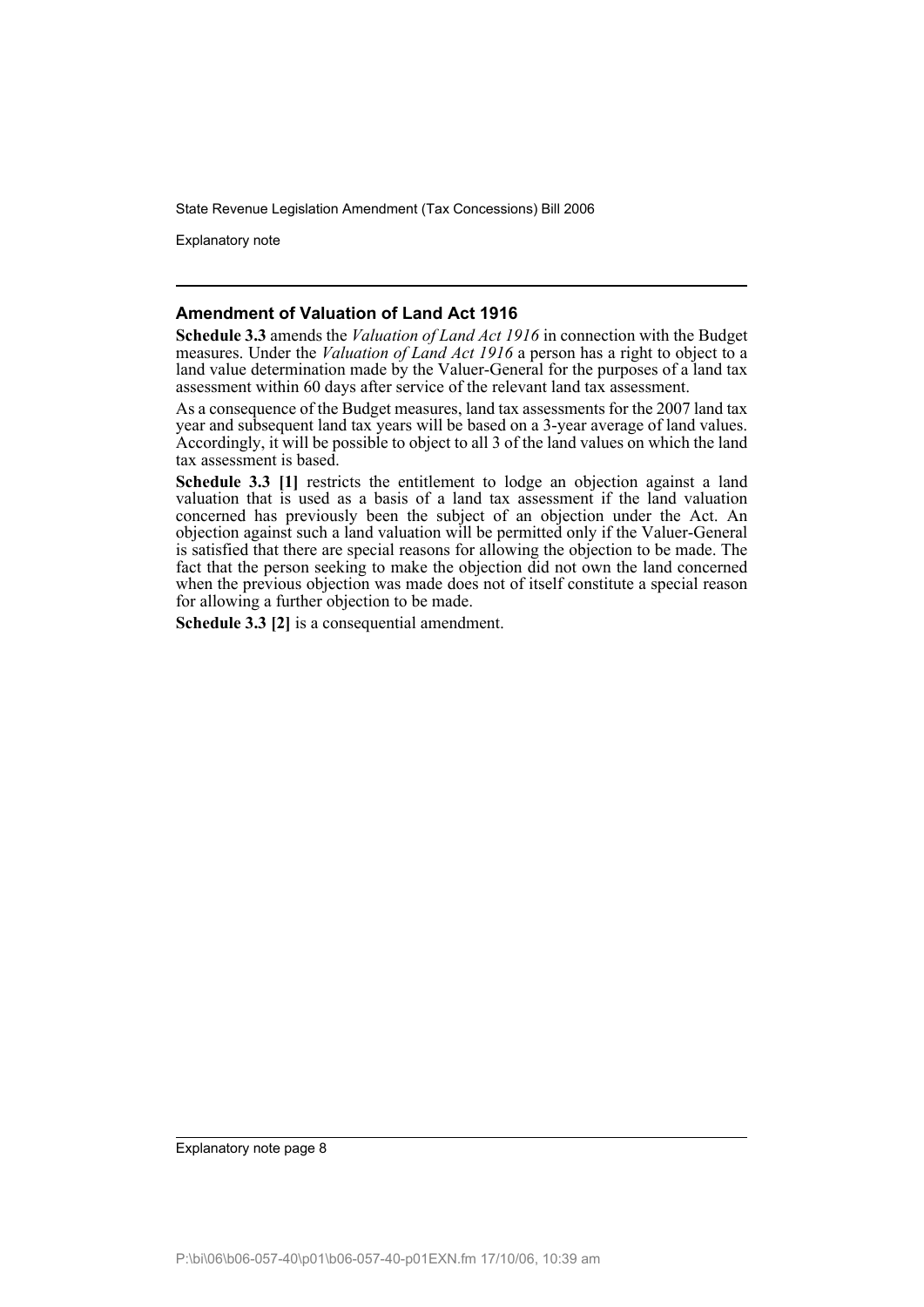First print



New South Wales

# **State Revenue Legislation Amendment (Tax Concessions) Bill 2006**

## **Contents**

|            |                                                 | Page |
|------------|-------------------------------------------------|------|
|            | Name of Act                                     |      |
| 2          | Commencement                                    |      |
| 3          | Amendment of Duties Act 1997 No 123             | 2    |
| 4          | Amendment of Land Tax Management Act 1956 No 26 | 2    |
| 5          | Miscellaneous amendments                        | 2    |
| 6          | Repeal of Act                                   |      |
| Schedule 1 | Amendment of Duties Act 1997                    | 3    |
| Schedule 2 | Amendment of Land Tax Management Act 1956       | 8    |
| Schedule 3 | Miscellaneous amendments                        | 16   |
|            |                                                 |      |

b06-057-40.p01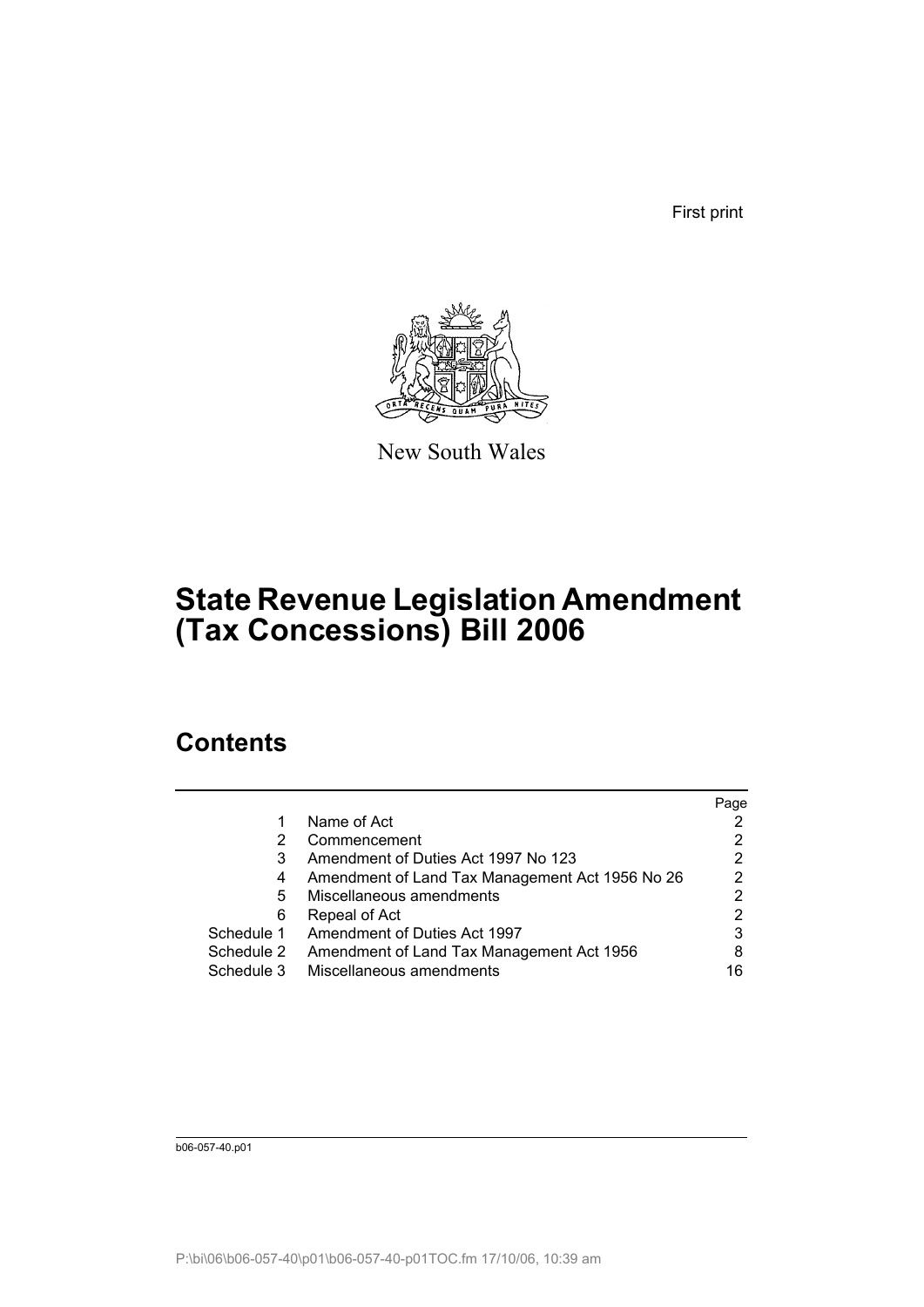Contents

Page

Contents page 2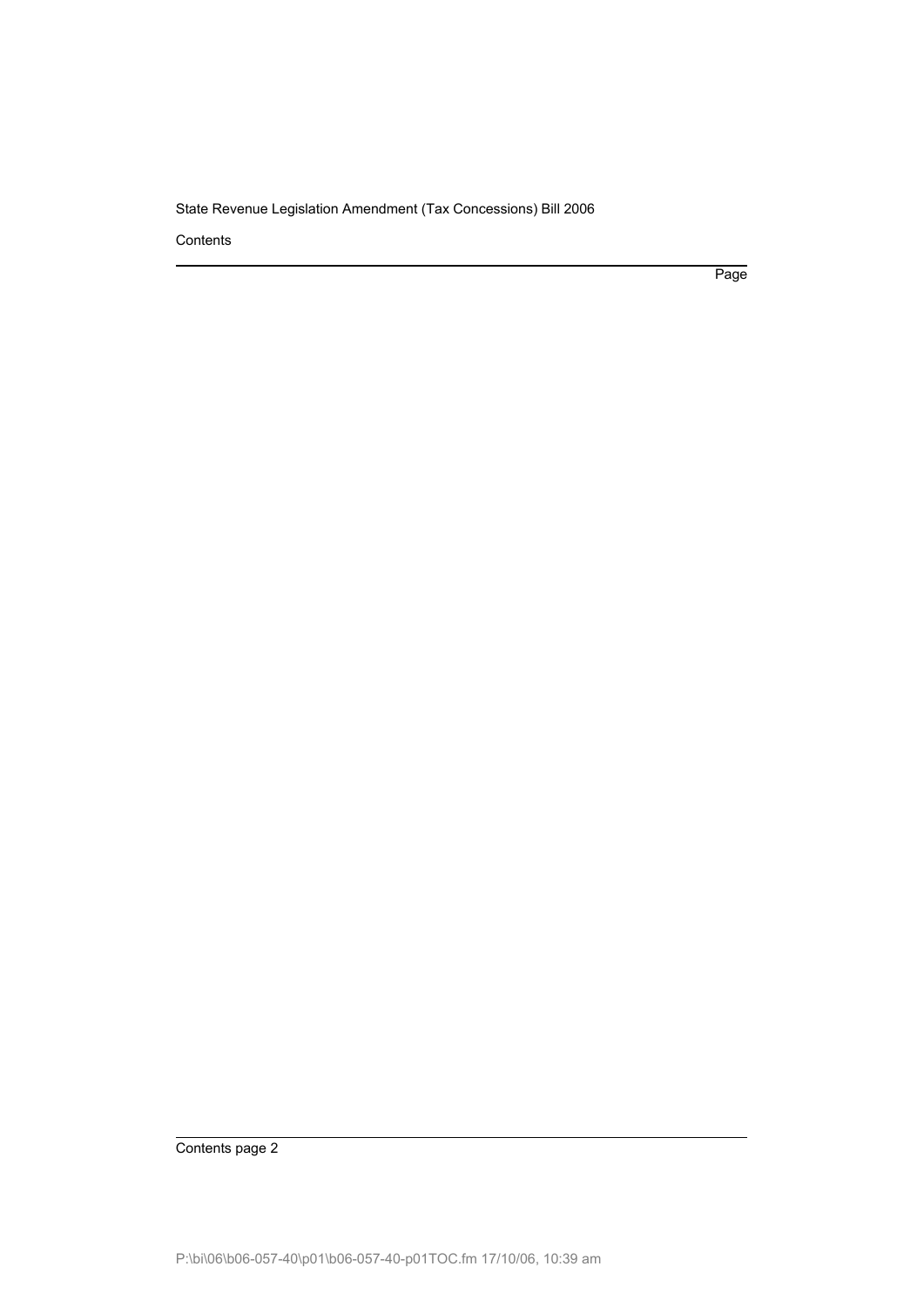

New South Wales

# **State Revenue Legislation Amendment (Tax Concessions) Bill 2006**

No , 2006

## **A Bill for**

An Act to make miscellaneous amendments to various Acts in connection with State revenue matters.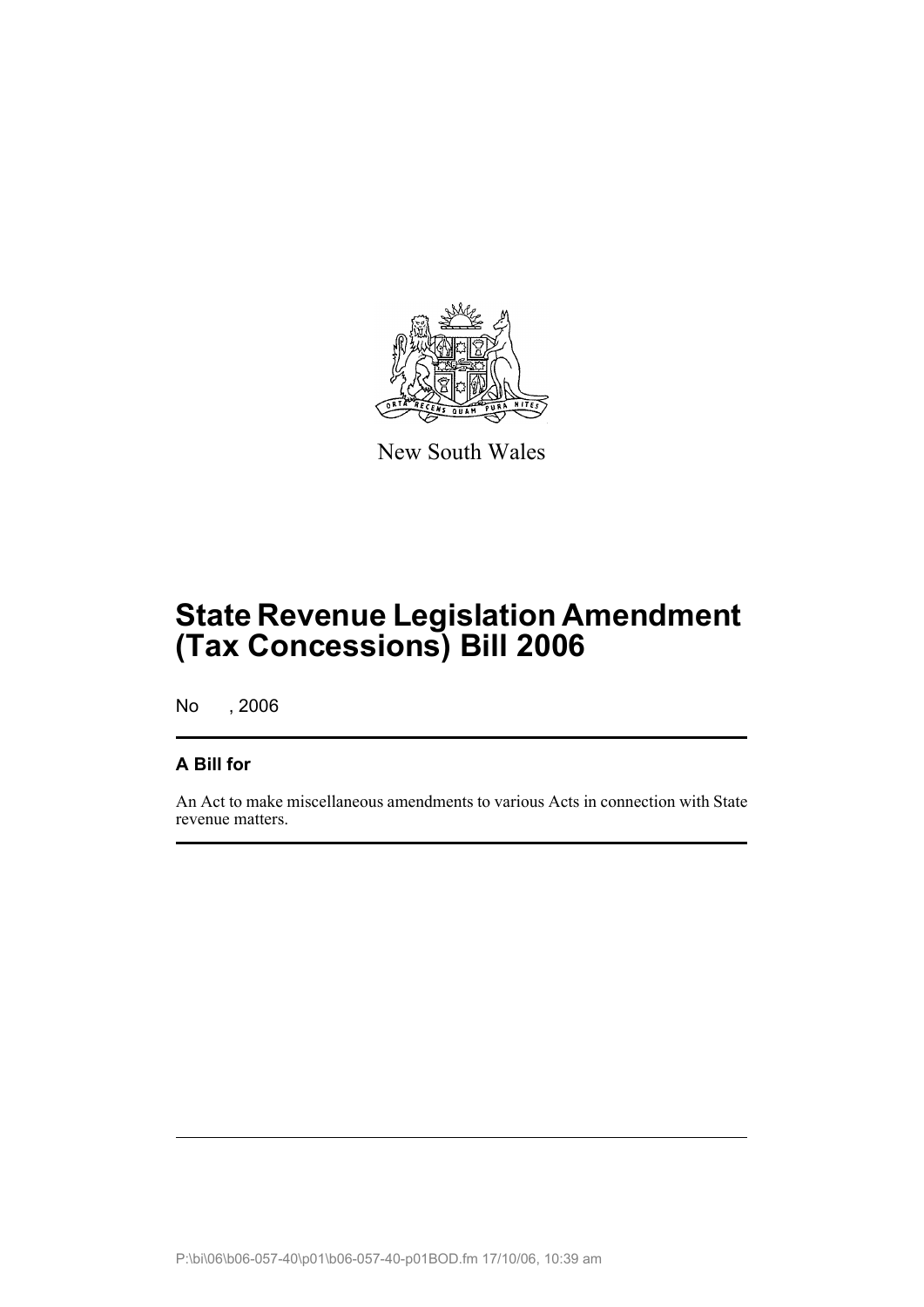<span id="page-11-5"></span><span id="page-11-4"></span><span id="page-11-3"></span><span id="page-11-2"></span><span id="page-11-1"></span><span id="page-11-0"></span>

|              |                    | The Legislature of New South Wales enacts:                                                                                                                | 1                   |  |  |
|--------------|--------------------|-----------------------------------------------------------------------------------------------------------------------------------------------------------|---------------------|--|--|
| 1.           | <b>Name of Act</b> |                                                                                                                                                           |                     |  |  |
|              |                    | This Act is the <i>State Revenue Legislation Amendment (Tax</i><br>Concessions) Act 2006.                                                                 | 3<br>$\overline{4}$ |  |  |
| $\mathbf{2}$ |                    | Commencement                                                                                                                                              | 5                   |  |  |
|              | (1)                | This Act commences on the date of assent to this Act, except as<br>provided by subsection (2).                                                            | 6<br>$\overline{7}$ |  |  |
|              | (2)                | The following provisions commence, or are taken to have commenced,<br>on the dates indicated:                                                             | 8<br>9              |  |  |
|              |                    | Schedule 1 [5]-29 June 2006                                                                                                                               | 10                  |  |  |
|              |                    | Schedule 1 [20] -6 June 2006                                                                                                                              | 11                  |  |  |
|              |                    | Schedule 2 [4]–[8] and Schedule 3.2 and 3.3–31 December 2006                                                                                              | 12                  |  |  |
|              |                    | Schedule 3.1-1 September 2006                                                                                                                             | 13                  |  |  |
| 3            |                    | Amendment of Duties Act 1997 No 123                                                                                                                       | 14                  |  |  |
|              |                    | The <i>Duties Act 1997</i> is amended as set out in Schedule 1.                                                                                           | 15                  |  |  |
| 4            |                    | Amendment of Land Tax Management Act 1956 No 26                                                                                                           | 16                  |  |  |
|              |                    | The <i>Land Tax Management Act 1956</i> is amended as set out in<br>Schedule 2.                                                                           | 17<br>18            |  |  |
| 5            |                    | <b>Miscellaneous amendments</b>                                                                                                                           | 19                  |  |  |
|              |                    | The Acts specified in Schedule 3 are amended as set out in that<br>Schedule.                                                                              | 20<br>21            |  |  |
| 6            |                    | <b>Repeal of Act</b>                                                                                                                                      | 22                  |  |  |
|              | (1)                | This Act is repealed on the day following the day on which all the<br>provisions of this Act have commenced.                                              | 23<br>24            |  |  |
|              | (2)                | The repeal of this Act does not, because of the operation of section 30<br>of the <i>Interpretation Act 1987</i> , affect any amendment made by this Act. | 25<br>26            |  |  |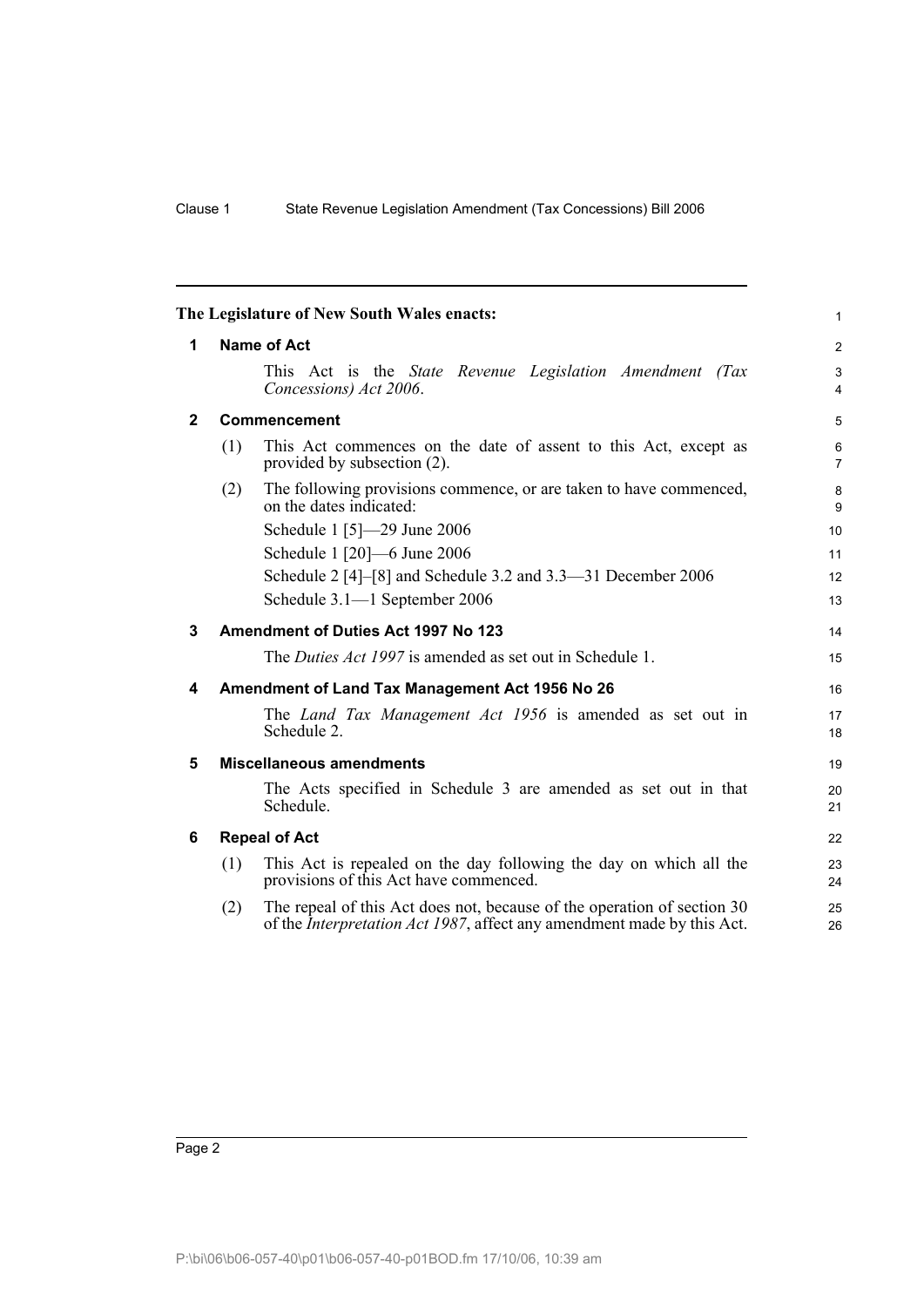Amendment of Duties Act 1997 Schedule 1

<span id="page-12-0"></span>

|       | <b>Schedule 1</b>              |      | <b>Amendment of Duties Act 1997</b>                                                                                                                                                                                                                                                                             | 1                          |
|-------|--------------------------------|------|-----------------------------------------------------------------------------------------------------------------------------------------------------------------------------------------------------------------------------------------------------------------------------------------------------------------|----------------------------|
|       |                                |      | (Section 3)                                                                                                                                                                                                                                                                                                     | $\overline{c}$             |
| [1]   |                                |      | Section 25 Aggregation of dutiable transactions                                                                                                                                                                                                                                                                 | 3                          |
|       |                                |      | Insert after section $25(1)(a)$ :                                                                                                                                                                                                                                                                               | 4                          |
|       |                                | (ab) | the transferor is the same or the transferors are associated<br>persons, and                                                                                                                                                                                                                                    | 5<br>6                     |
| $[2]$ | <b>Section 25 (2)</b>          |      |                                                                                                                                                                                                                                                                                                                 | $\overline{7}$             |
|       |                                |      | Omit the subsection. Insert instead:                                                                                                                                                                                                                                                                            | 8                          |
|       | (2)                            |      | Dutiable transactions are not to be aggregated under this section<br>if the Chief Commissioner is satisfied that:                                                                                                                                                                                               | 9<br>10                    |
|       |                                | (a)  | the dutiable property to which the transactions relate are<br>comprised of separate allotments of vacant land, and                                                                                                                                                                                              | 11<br>12                   |
|       |                                | (b)  | the transferee is a person authorised to contract to do<br>residential building work under the Home Building Act<br>1989, and                                                                                                                                                                                   | 13<br>14<br>15             |
|       |                                | (c)  | the transferee intends to construct residential premises on<br>the allotments for the purposes of sale to the public.                                                                                                                                                                                           | 16<br>17                   |
| $[3]$ | <b>Section 25 (8)</b>          |      |                                                                                                                                                                                                                                                                                                                 | 18                         |
|       | Insert after section $25(7)$ : |      |                                                                                                                                                                                                                                                                                                                 | 19                         |
|       | (8)                            |      | In this section:                                                                                                                                                                                                                                                                                                | 20                         |
|       |                                |      | <b>vacant land</b> includes land that the Chief Commissioner considers<br>is substantially vacant apart from there being on that land the<br>remnant of any building, or any other object or structure, that the<br>Chief Commissioner is satisfied has been preserved because of its<br>heritage significance. | 21<br>22<br>23<br>24<br>25 |
| [4]   |                                |      | Section 59 Instrument relating to managed investment scheme                                                                                                                                                                                                                                                     | 26                         |
|       |                                |      | Insert "effects or evidences a dutiable transaction and which" after "an<br>instrument that" in section 59 $(1)$ (a).                                                                                                                                                                                           | 27<br>28                   |
| [5]   |                                |      | <b>Section 65 Exemptions from duty</b>                                                                                                                                                                                                                                                                          | 29                         |
|       |                                |      | Omit "aged 65 years" from section 65 (15) (b). Insert instead "aged 60 years".                                                                                                                                                                                                                                  | 30                         |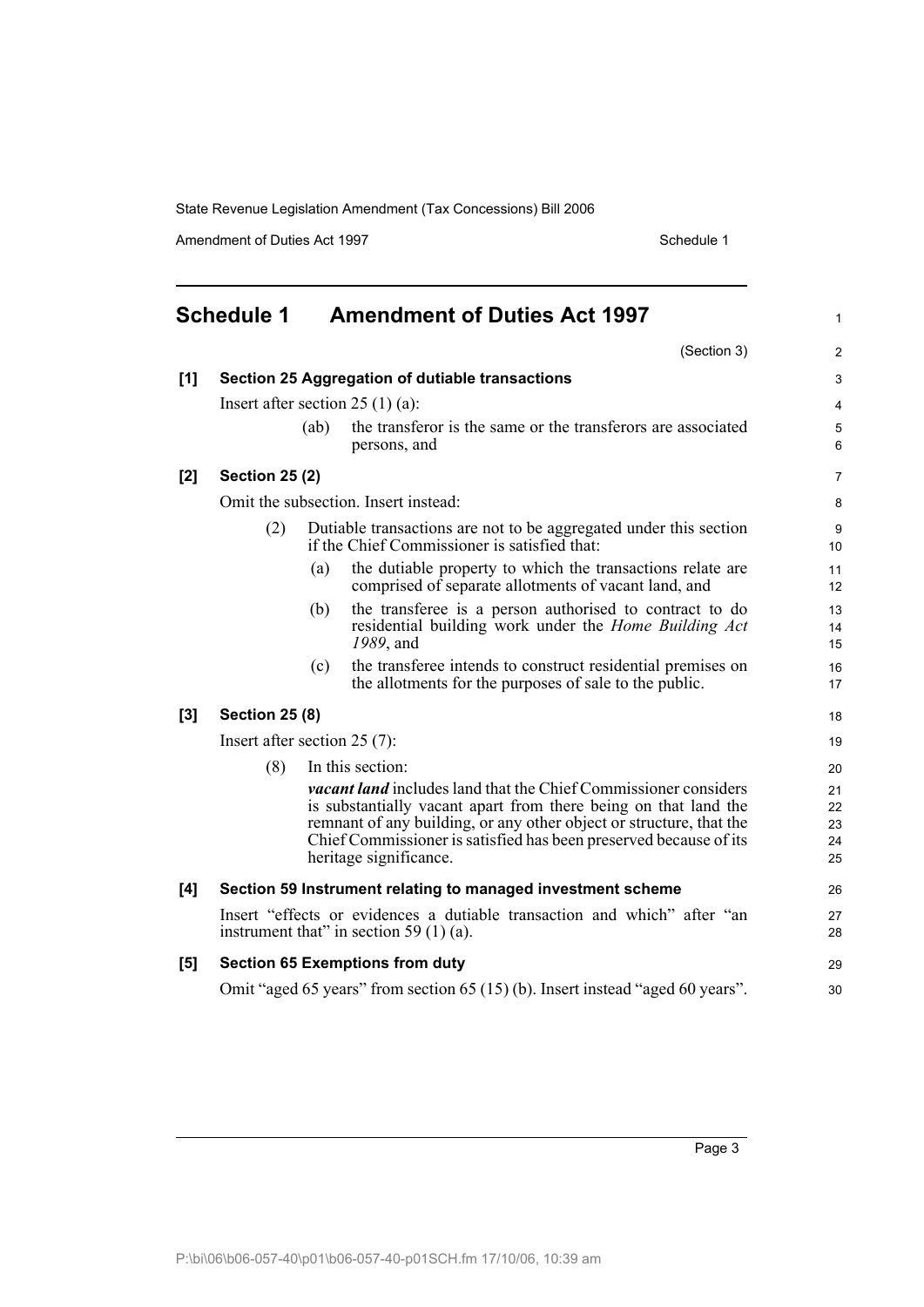Schedule 1 Amendment of Duties Act 1997

| [6]    | <b>Section 106 Definitions</b>                                              |                                                                                                                                                                                                        | $\mathbf{1}$                          |
|--------|-----------------------------------------------------------------------------|--------------------------------------------------------------------------------------------------------------------------------------------------------------------------------------------------------|---------------------------------------|
|        | Omit the definition of <i>call option</i> . Insert instead:                 | call option means a right to require a person to sell dutiable<br>property that is conferred by an agreement or arrangement (being<br>an agreement or arrangement that is not a dutiable transaction). | $\mathbf{2}$<br>$\mathsf 3$<br>4<br>5 |
| $[7]$  | Section 106, definition of "put option"                                     |                                                                                                                                                                                                        | 6                                     |
|        | after "arrangement".                                                        | Insert "(being an agreement or arrangement that is not a dutiable transaction)"                                                                                                                        | 7<br>8                                |
| [8]    |                                                                             | Section 107 Assignment of rights under call option dutiable as transfer                                                                                                                                | 9                                     |
|        | $107(1)$ .                                                                  | Omit "to purchase dutiable property from another person $(B)$ " from section                                                                                                                           | 10<br>11                              |
|        | Insert instead "to require another person $(B)$ to sell dutiable property". |                                                                                                                                                                                                        | 12                                    |
| [9]    | <b>Section 107 (2)</b>                                                      |                                                                                                                                                                                                        | 13                                    |
|        | option to purchase the dutiable property from B is granted to C".           | Omit "right under a call option to purchase dutiable property from B and a call                                                                                                                        | 14<br>15                              |
|        |                                                                             | Insert instead "right under a call option to require B to sell dutiable property<br>and a call option to require B to sell the dutiable property is granted to $\overline{C}$ .                        | 16<br>17                              |
| $[10]$ | Section 108 Person liable to pay duty                                       |                                                                                                                                                                                                        | 18                                    |
|        | Omit "to purchase dutiable property" from section 108 (1).                  |                                                                                                                                                                                                        | 19                                    |
|        | Insert instead "to require another person to sell dutiable property".       |                                                                                                                                                                                                        | 20                                    |
| $[11]$ | Section 108, note                                                           |                                                                                                                                                                                                        | 21                                    |
|        |                                                                             | Omit "to purchase land from B". Insert instead "to require B to sell land".                                                                                                                            | 22                                    |
| $[12]$ | <b>Section 111 Exemptions</b>                                               |                                                                                                                                                                                                        | 23                                    |
|        | Insert at the end of section 111 $(1)$ (b) $(ii)$ :                         |                                                                                                                                                                                                        | 24                                    |
|        | , or                                                                        |                                                                                                                                                                                                        | 25                                    |
|        | (c)<br>Building Act 1989 who:                                               | the dutiable property the subject of the call option is land<br>and the call option is assigned by a person authorised to<br>contract to do residential building work under the <i>Home</i>            | 26<br>27<br>28<br>29                  |
|        | (i)                                                                         | has built or is building residential premises on the<br>land for the purposes of sale, or                                                                                                              | 30<br>31                              |
|        | (ii)<br>the land, or                                                        | has an agreement with the person to whom the call<br>option is assigned to build residential premises on                                                                                               | 32<br>33<br>34                        |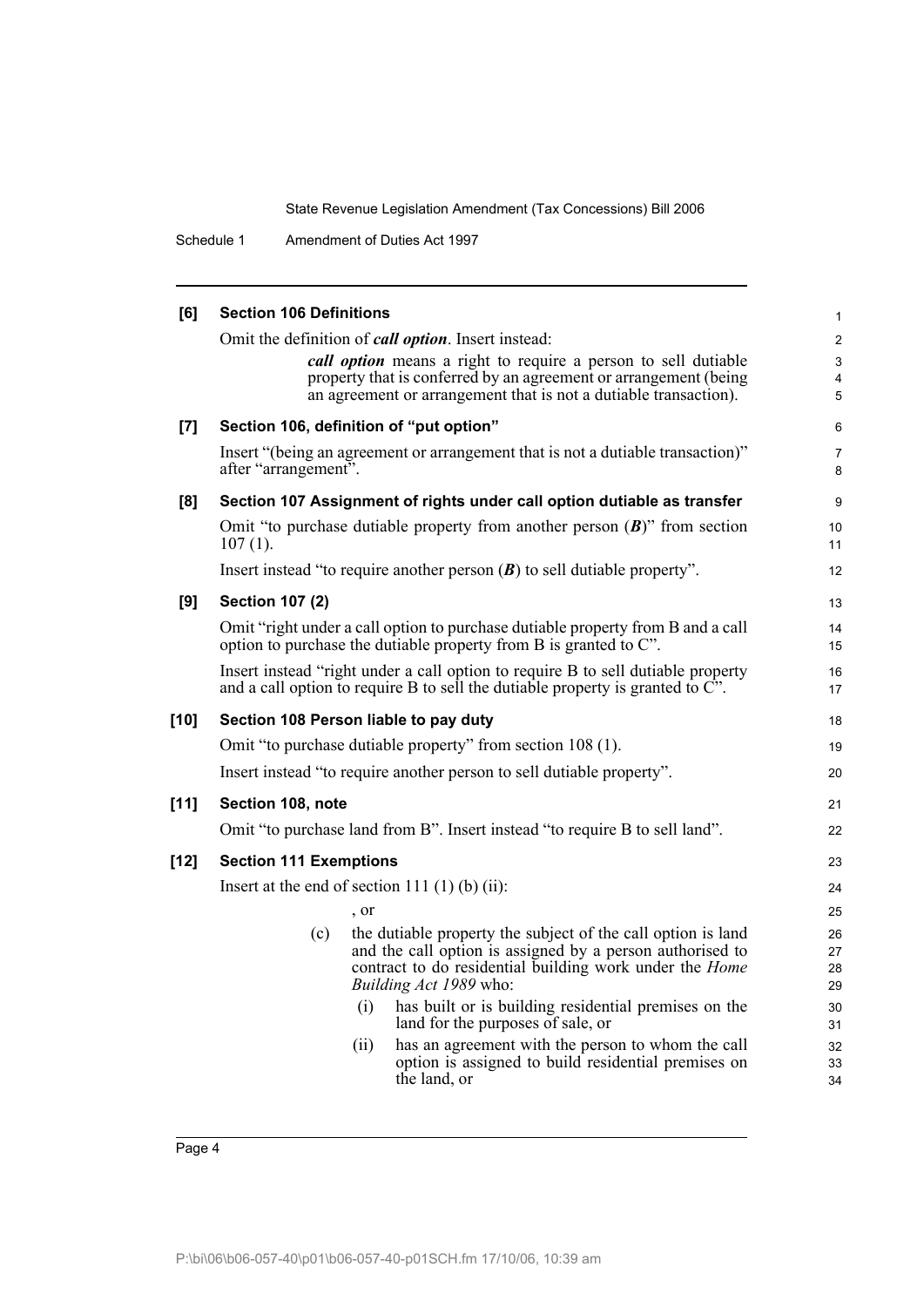Amendment of Duties Act 1997 Schedule 1

[13]

|        |                                  | (d) | the call option is assigned by a corporation that is a<br>member of a group of corporations to another corporation<br>that is a member of the same group.                                                                                                                                                                                                                                                                                                                                                                                                                                                                                                                                                                                                                                                                                                                                                                                          | 1<br>$\overline{c}$<br>$\mathfrak{S}$                                      |
|--------|----------------------------------|-----|----------------------------------------------------------------------------------------------------------------------------------------------------------------------------------------------------------------------------------------------------------------------------------------------------------------------------------------------------------------------------------------------------------------------------------------------------------------------------------------------------------------------------------------------------------------------------------------------------------------------------------------------------------------------------------------------------------------------------------------------------------------------------------------------------------------------------------------------------------------------------------------------------------------------------------------------------|----------------------------------------------------------------------------|
| $[13]$ | Section 111 (2A) and (2B)        |     |                                                                                                                                                                                                                                                                                                                                                                                                                                                                                                                                                                                                                                                                                                                                                                                                                                                                                                                                                    | 4                                                                          |
|        | Insert after section $111(2)$ :  |     |                                                                                                                                                                                                                                                                                                                                                                                                                                                                                                                                                                                                                                                                                                                                                                                                                                                                                                                                                    | 5                                                                          |
|        | (2A)                             |     | For the purposes of this section, corporations are members of the<br>same <i>group of corporations</i> if:                                                                                                                                                                                                                                                                                                                                                                                                                                                                                                                                                                                                                                                                                                                                                                                                                                         | 6<br>$\overline{7}$                                                        |
|        |                                  | (a) | one corporation is a wholly owned subsidiary of the other<br>corporation (that is, the other corporation holds, otherwise<br>than as trustee, not less than 90% of the issued share capital<br>of the first corporation and is in a position to control not<br>less than 50% of the maximum number of votes that might<br>be cast at a general meeting of the first corporation), or                                                                                                                                                                                                                                                                                                                                                                                                                                                                                                                                                               | 8<br>9<br>10<br>11<br>12<br>13                                             |
|        |                                  | (b) | the corporations are wholly owned subsidiaries (within the<br>meaning of paragraph $(a)$ ) of the same corporation.                                                                                                                                                                                                                                                                                                                                                                                                                                                                                                                                                                                                                                                                                                                                                                                                                                | 14<br>15                                                                   |
|        | (2B)                             |     | If a corporation that is a wholly owned subsidiary (within the<br>meaning of subsection $(2A)$ $(a)$ ) of another corporation (the<br><i>parent corporation</i> ) holds shares, otherwise than as trustee, in a<br>third corporation, then, for the purposes of determining whether<br>the parent corporation and the third corporation are members of<br>the same group of corporations, the shares held by the wholly<br>owned subsidiary in the third corporation are taken also to be<br>shares held by the parent corporation in the third corporation.<br>Note. The effect of subsection (2B) is that the third corporation will be<br>considered to be a wholly owned subsidiary of the parent corporation if<br>the shareholdings of the parent corporation in the third corporation (if<br>any) together with the shareholdings of any wholly owned subsidiary in<br>the third corporation are sufficient to satisfy subsection (2A) (a). | 16<br>17<br>18<br>19<br>20<br>21<br>22<br>23<br>24<br>25<br>26<br>27<br>28 |
| [14]   |                                  |     | Section 163G How may an interest be "acquired"?                                                                                                                                                                                                                                                                                                                                                                                                                                                                                                                                                                                                                                                                                                                                                                                                                                                                                                    | 29                                                                         |
|        | Insert after section $163G(2)$ : |     |                                                                                                                                                                                                                                                                                                                                                                                                                                                                                                                                                                                                                                                                                                                                                                                                                                                                                                                                                    | 30                                                                         |
|        | (2A)                             |     | If the acquisition arises from an agreement to purchase, allot or<br>issue a unit or share, the acquisition is made, for the purposes of<br>this Part, when the agreement is completed. It does not matter<br>whether or not the acquisition or interest acquired is registered.                                                                                                                                                                                                                                                                                                                                                                                                                                                                                                                                                                                                                                                                   | 31<br>32<br>33<br>34                                                       |
|        | (2B)                             |     | For the purposes of subsection $(2A)$ , an agreement is taken to be<br>completed when the necessary transfer or title documents are<br>delivered to the person acquiring the interest and the purchase<br>price is paid in full.                                                                                                                                                                                                                                                                                                                                                                                                                                                                                                                                                                                                                                                                                                                   | 35<br>36<br>37<br>38                                                       |

Page 5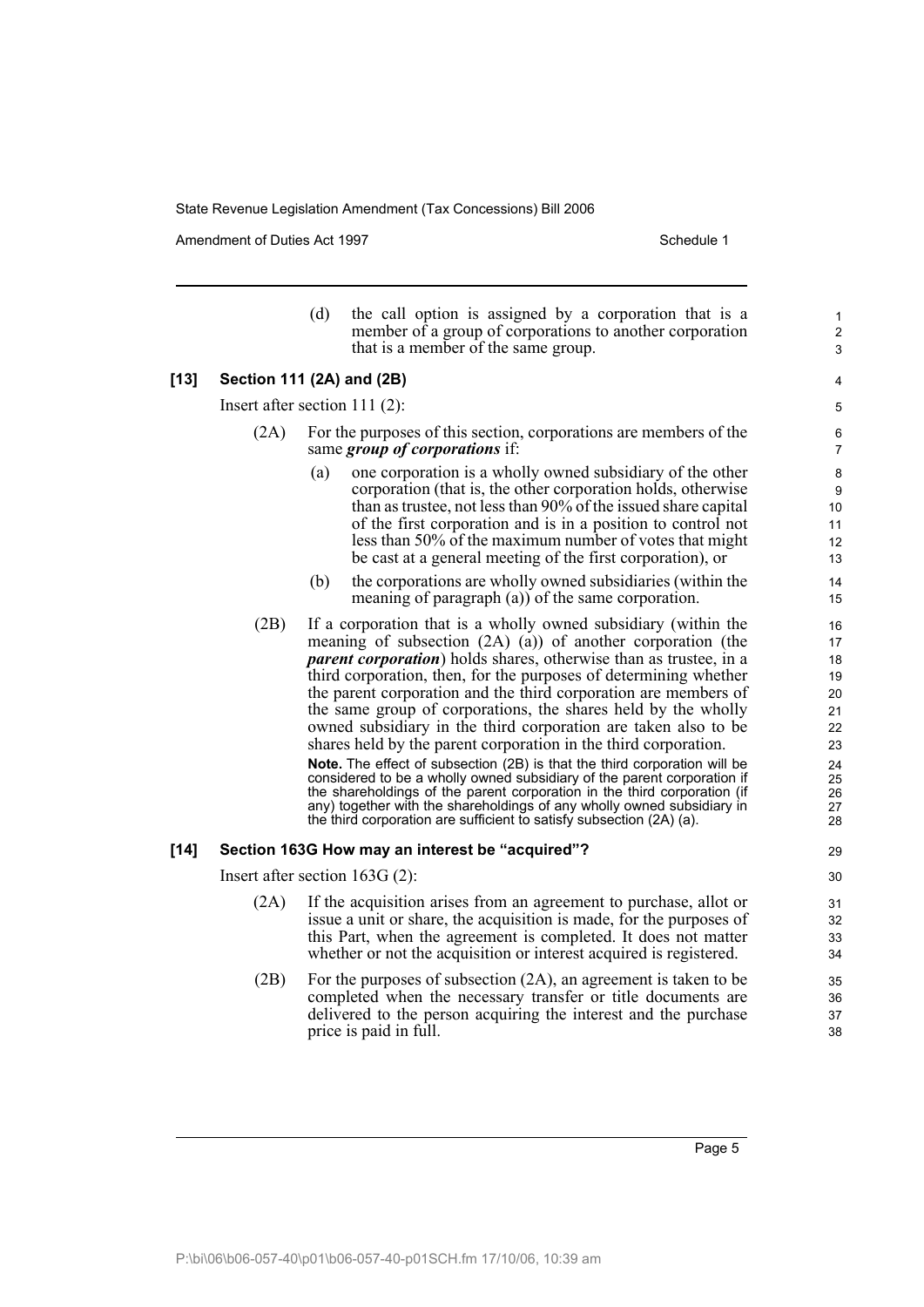|        | Schedule 1 |                     |                                   | Amendment of Duties Act 1997                                                                                                                                                                                                                                                                                                                                                                                                                                                                                                                                                                                                                                                                                                                                                                                                                                                                  |                                                                                              |
|--------|------------|---------------------|-----------------------------------|-----------------------------------------------------------------------------------------------------------------------------------------------------------------------------------------------------------------------------------------------------------------------------------------------------------------------------------------------------------------------------------------------------------------------------------------------------------------------------------------------------------------------------------------------------------------------------------------------------------------------------------------------------------------------------------------------------------------------------------------------------------------------------------------------------------------------------------------------------------------------------------------------|----------------------------------------------------------------------------------------------|
| $[15]$ |            |                     |                                   | Section 163L Primary producers-special provisions<br>Omit "(within the meaning of section 274)" from section 163L (4).<br>Insert instead "or land that would be considered to be land used for primary<br>production if it were land in New South Wales".                                                                                                                                                                                                                                                                                                                                                                                                                                                                                                                                                                                                                                     | $\mathbf{1}$<br>$\overline{2}$<br>3<br>4                                                     |
| $[16]$ |            | $163ZB(7)$ .        |                                   | <b>Section 163ZB Exempt transactions</b><br>Omit the definition of <i>land used for primary production</i> from section                                                                                                                                                                                                                                                                                                                                                                                                                                                                                                                                                                                                                                                                                                                                                                       | 5<br>6<br>$\overline{7}$                                                                     |
| $[17]$ |            | members             |                                   | Section 274 Transfer of certain business property between family<br>Omit "or aquaculture" wherever occurring in section 274 (1).                                                                                                                                                                                                                                                                                                                                                                                                                                                                                                                                                                                                                                                                                                                                                              | 8<br>9<br>10                                                                                 |
| $[18]$ |            |                     | (b)                               | Section 274 (6), definition of "ancestor"<br>Omit paragraph (b). Insert instead:<br>a spouse, former spouse, de facto partner or former de<br>facto partner of a person referred to in paragraph (a).                                                                                                                                                                                                                                                                                                                                                                                                                                                                                                                                                                                                                                                                                         | 11<br>12<br>13<br>14                                                                         |
| $[19]$ |            |                     | Omit the definition.              | Section 274 (6), definition of "land used for aquaculture"                                                                                                                                                                                                                                                                                                                                                                                                                                                                                                                                                                                                                                                                                                                                                                                                                                    | 15<br>16                                                                                     |
| $[20]$ |            | <b>Section 284B</b> |                                   | Insert after section 284A:                                                                                                                                                                                                                                                                                                                                                                                                                                                                                                                                                                                                                                                                                                                                                                                                                                                                    | 17<br>18                                                                                     |
|        | 284B       | (1)                 | $1956$ ) if:<br>(a)<br>(b)<br>(c) | Restructuring of unit trust for land tax purposes<br>Duty under this Act is not chargeable in respect of an instrument<br>executed on or after 6 June 2006 and before 1 January 2008 that<br>effects a variation to a trust deed for a unit trust (within the<br>meaning of Schedule 1AA to the <i>Land Tax Management Act</i><br>before the instrument is executed, unit holders in the unit<br>trust have fixed entitlements under the trust, and<br>the purpose of the variation is to enable the unit trust to<br>satisfy the relevant criteria (within the meaning of section<br>3A of the <i>Land Tax Management Act 1956</i> ) and,<br>accordingly, to be treated as a fixed trust under that<br>section, and<br>the variation does not directly or indirectly result in a<br>change in the proportion of any income or capital to which<br>a unit holder is entitled under the trust. | 19<br>20<br>21<br>22<br>23<br>24<br>25<br>26<br>27<br>28<br>29<br>30<br>31<br>32<br>33<br>34 |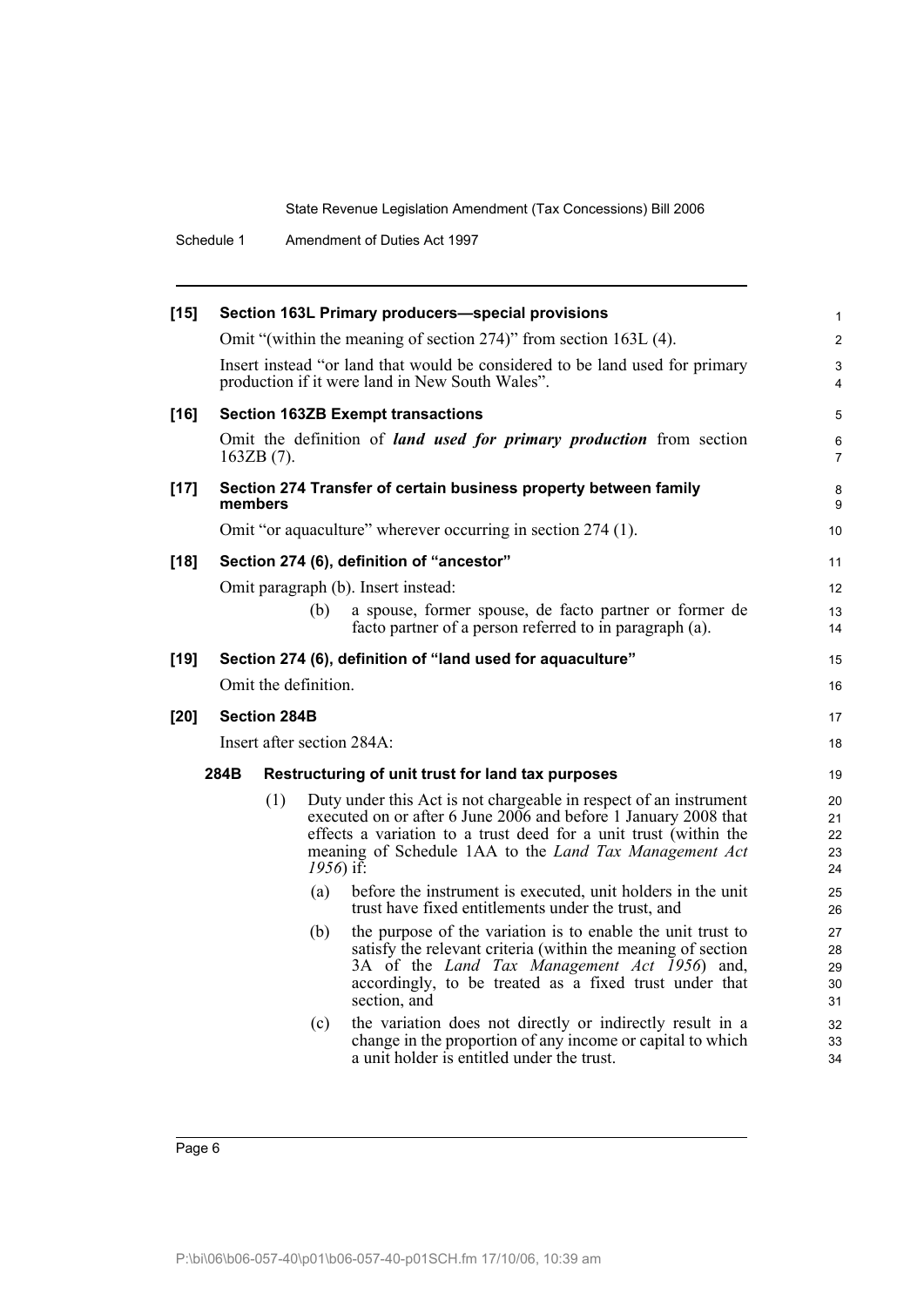Amendment of Duties Act 1997 **Schedule 1** Schedule 1

|        | (2)                   | Unit holders in a unit trust have <i>fixed entitlements</i> under the trust<br>if                                           | 1<br>$\overline{2}$ |
|--------|-----------------------|-----------------------------------------------------------------------------------------------------------------------------|---------------------|
|        |                       | (a)<br>the unit holders are entitled to a fixed proportion of the                                                           | $\mathfrak{S}$      |
|        |                       | income or capital distributions of the trust (if any are                                                                    | 4                   |
|        |                       | made) based on the number or class of units owned by                                                                        | $\sqrt{5}$          |
|        |                       | them, and                                                                                                                   | $\,6\,$             |
|        |                       | (b)<br>the entitlements referred to in paragraph (a) cannot be                                                              | $\overline{7}$      |
|        |                       | removed, restricted or otherwise affected by the exercise                                                                   | 8                   |
|        |                       | of a discretion, or by a failure to exercise a discretion,                                                                  | 9                   |
|        |                       | conferred on any person under the trust.                                                                                    | 10                  |
| $[21]$ |                       | Schedule 1 Savings, transitional and other provisions                                                                       | 11                  |
|        |                       | Insert at the end of clause $1(1)$ :                                                                                        | 12                  |
|        |                       | State Revenue Legislation Amendment (Tax Concessions) Act                                                                   | 13                  |
|        |                       | 2006                                                                                                                        | 14                  |
| [22]   | Schedule 1, Part 25   |                                                                                                                             | 15                  |
|        | Insert after Part 24: |                                                                                                                             | 16                  |
|        |                       |                                                                                                                             |                     |
|        |                       |                                                                                                                             |                     |
|        |                       | Part 25 Provisions consequent on enactment of                                                                               | 17                  |
|        |                       | <b>State Revenue Legislation Amendment</b>                                                                                  | 18                  |
|        |                       | <b>(Tax Concessions) Act 2006</b>                                                                                           | 19                  |
|        | 63                    | Transactions involving put and call options                                                                                 | 20                  |
|        |                       | The amendments made to Part 2 of Chapter 3 by the State                                                                     | 21                  |
|        |                       | Revenue Legislation Amendment (Tax Concessions) Act 2006 do                                                                 | 22                  |
|        |                       | not operate to impose duty on a call option assignment (within the                                                          | 23                  |
|        |                       | meaning of that Part) that would not, immediately before the                                                                | 24                  |
|        |                       | commencement of those amendments, have been chargeable with                                                                 | 25                  |
|        |                       | duty if the call option or put option to which the assignment                                                               | 26                  |
|        |                       | relates was granted before the commencement of those                                                                        |                     |
|        |                       | amendments.                                                                                                                 | 27<br>28            |
|        | <b>Dictionary</b>     |                                                                                                                             | 29                  |
|        |                       | Omit the definition of <i>land used for primary production</i> . Insert instead:                                            | 30                  |
| [23]   |                       |                                                                                                                             | 31                  |
|        |                       | land used for primary production means land that is exempt<br>from land tax under section 10AA (Exemption for land used for | 32                  |
|        |                       | primary production) of the <i>Land Tax Management Act 1956</i> .                                                            | 33                  |

Page 7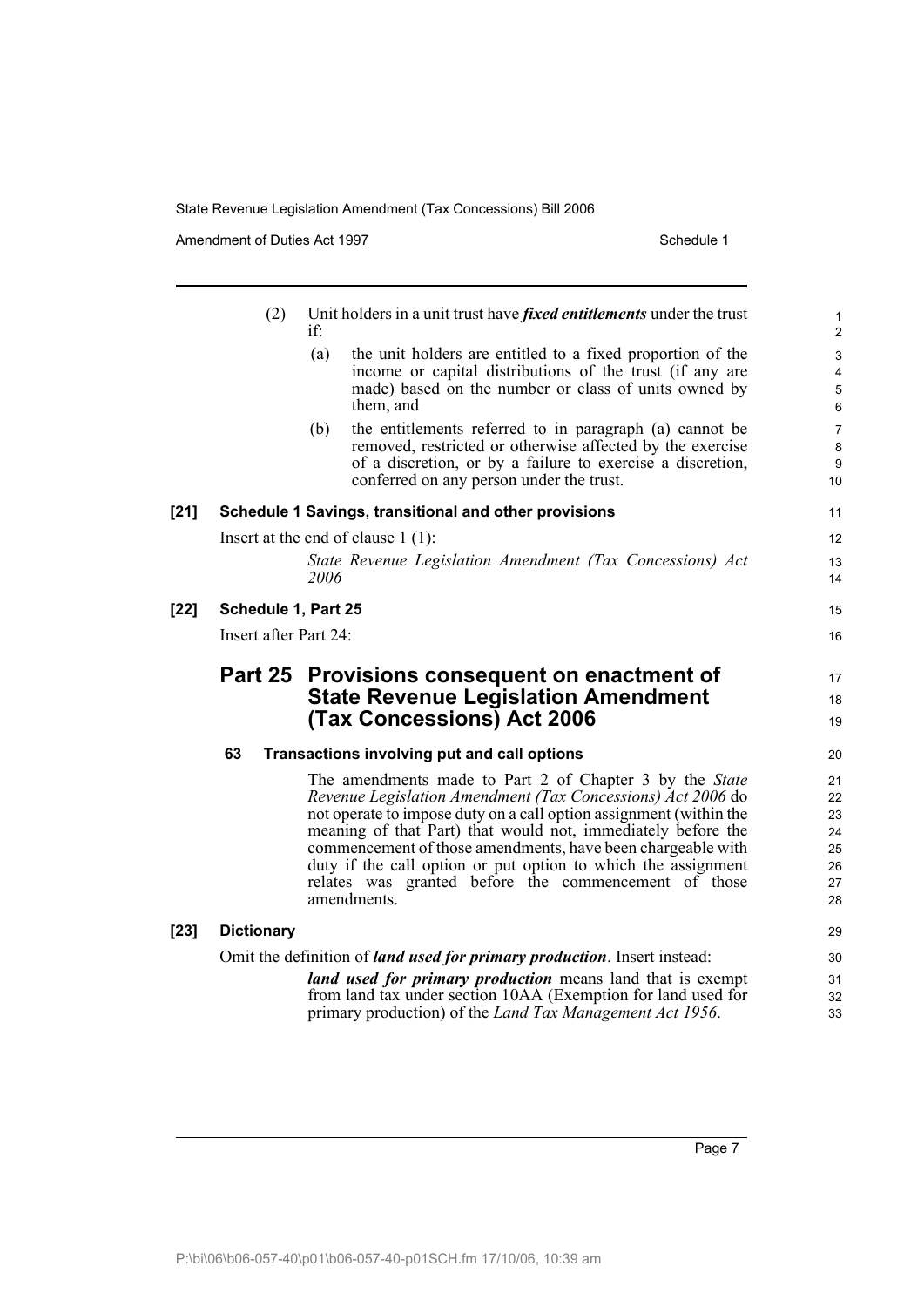Schedule 2 Amendment of Land Tax Management Act 1956

## <span id="page-17-0"></span>**Schedule 2 Amendment of Land Tax Management Act 1956**

1  $\mathfrak{p}$ 

**[1] Section 3A Special trust—meaning**

Omit section 3A (2). Insert instead:

(2) For the purposes of this section, a trust is a *fixed trust* if the equitable estate in all of the land that is the subject of the trust is owned by a person or persons who are owners of the land for land tax purposes (disregarding section 25 (3)).

#### **[2] Section 3A (3A) and (3B)**

Insert after section 3A (3):

- (3A) If a trust satisfies the relevant criteria, the persons who are beneficiaries of the trust under the trust deed are taken to be owners of an equitable estate in the land that is the subject of the trust and, accordingly, the trust is taken to be a fixed trust. **Note.** Under section 25, owners of an equitable estate or interest in land are liable in respect of land tax as if they were legal owners of the land. Owners of an equitable estate in land are treated as secondary taxpayers. (3B) For the purposes of this section, the *relevant criteria* are as follows: (a) the trust deed specifically provides that the beneficiaries of the trust: (i) are presently entitled to the income of the trust, subject only to payment of proper expenses by and of the trustee relating to the administration of the trust, and (ii) are presently entitled to the capital of the trust, and
	- may require the trustee to wind up the trust and distribute the trust property or the net proceeds of the trust property,
	- (b) the entitlements referred to in paragraph (a) cannot be removed, restricted or otherwise affected by the exercise of any discretion, or by a failure to exercise any discretion, conferred on a person by the trust deed.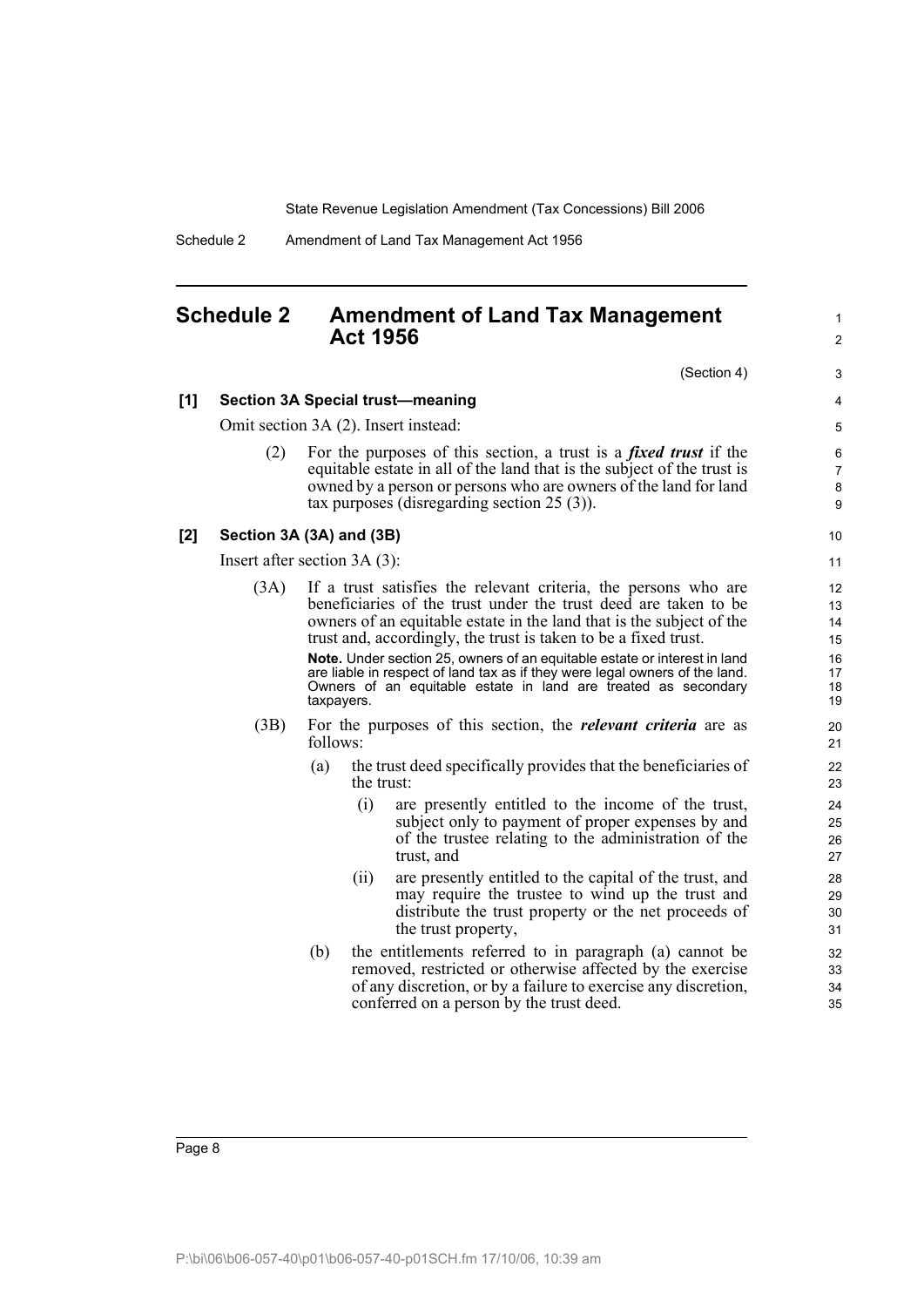Amendment of Land Tax Management Act 1956 Schedule 2

| [3] | <b>Section 3A (4) (f)</b> |                                                                                                                                                                                                                                                                                                                                                                           | 1                                |
|-----|---------------------------|---------------------------------------------------------------------------------------------------------------------------------------------------------------------------------------------------------------------------------------------------------------------------------------------------------------------------------------------------------------------------|----------------------------------|
|     |                           | Insert at the end of section $3A(4)(e)$ :                                                                                                                                                                                                                                                                                                                                 | $\overline{\mathbf{c}}$          |
|     |                           | , or                                                                                                                                                                                                                                                                                                                                                                      | 3                                |
|     |                           | (f)<br>in relation to any land tax year in which it is a family unit<br>trust, as provided by Schedule 1AA.                                                                                                                                                                                                                                                               | 4<br>5                           |
| [4] |                           | Section 9AA Average value of land (as inserted by the State Revenue and<br><b>Other Legislation Amendment (Budget Measures) Act 2006)</b>                                                                                                                                                                                                                                 | 6<br>$\overline{7}$              |
|     |                           | Omit section 9AA (3) (b).                                                                                                                                                                                                                                                                                                                                                 | 8                                |
| [5] | Section 9AA (5)           |                                                                                                                                                                                                                                                                                                                                                                           | 9                                |
|     | Omit the subsection.      |                                                                                                                                                                                                                                                                                                                                                                           | 10                               |
| [6] | Section 9AA (9)           |                                                                                                                                                                                                                                                                                                                                                                           | 11                               |
|     |                           | Omit the subsection. Insert instead:                                                                                                                                                                                                                                                                                                                                      | 12                               |
|     | (9)                       | The average value of a parcel of land that is heritage-protected,<br>and that was not heritage-protected on 31 December immediately<br>before either or both of the preceding land tax years, is to be<br>determined as provided for by subsection (7) (as if the parcel did<br>not exist on the date or dates of 31 December on which it was not<br>heritage-protected). | 13<br>14<br>15<br>16<br>17<br>18 |
| [7] | Section 9AA (12)          |                                                                                                                                                                                                                                                                                                                                                                           | 19                               |
|     |                           | Insert after section 9AA (11):                                                                                                                                                                                                                                                                                                                                            | 20                               |
|     | (12)                      | For the purposes of this section, land is <i>heritage-protected</i> if it is<br>either heritage restricted (within the meaning of section 14G of<br>the Valuation of Land Act 1916) or the subject of a heritage<br>valuation under Division 6 of Part 6 of the <i>Heritage Act 1977</i> , or<br>both.                                                                    | 21<br>22<br>23<br>24<br>25       |
| [8] |                           | Section 21C Liability of lessees of land owned by Crown or council                                                                                                                                                                                                                                                                                                        | 26                               |
|     |                           | Omit section 21C (4)–(4BA), as inserted by the <i>State Revenue and Other</i><br>Legislation Amendment (Budget Measures) Act 2006.                                                                                                                                                                                                                                        | 27<br>28                         |
|     | Insert instead:           |                                                                                                                                                                                                                                                                                                                                                                           | 29                               |
|     | (4)                       | For the purposes of determining the lessee's land tax liability<br>when the notional parcel consists of a part of land, the land value<br>of the notional parcel is the land value of the entire parcel<br>multiplied by the apportionment factor.                                                                                                                        | 30<br>31<br>32<br>33             |

Page 9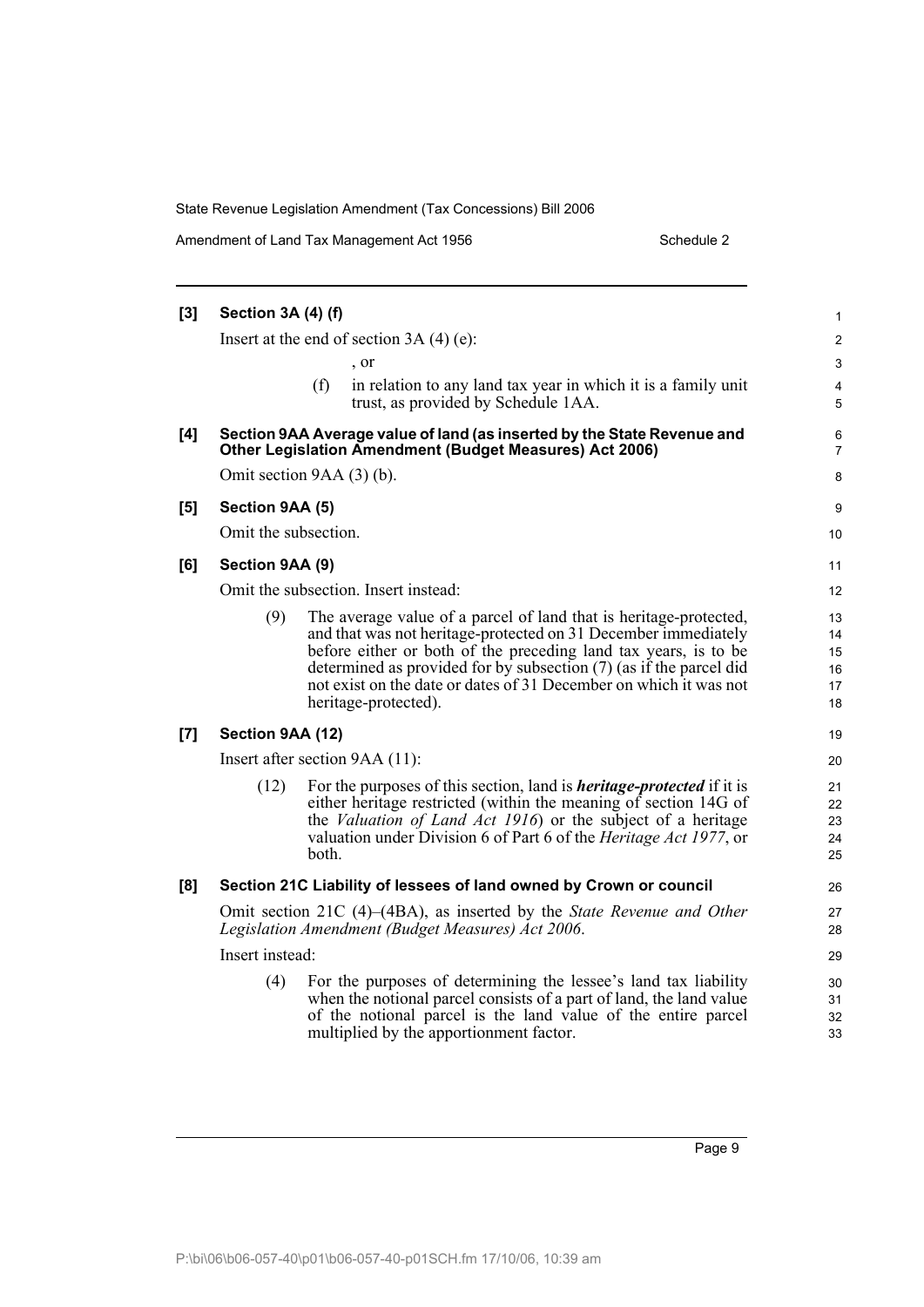|      | (4A)                | For the purposes of this section, the <i>apportionment factor</i> is the<br>proportion that the rental value of the notional parcel bears to the<br>rental value of the entire parcel.                                                                                                                                                                                                                                                                                                      | 1<br>$\overline{c}$<br>3                     |
|------|---------------------|---------------------------------------------------------------------------------------------------------------------------------------------------------------------------------------------------------------------------------------------------------------------------------------------------------------------------------------------------------------------------------------------------------------------------------------------------------------------------------------------|----------------------------------------------|
|      | (4B)                | The Chief Commissioner may request the Valuer-General to<br>determine the land value of the notional parcel.                                                                                                                                                                                                                                                                                                                                                                                | 4<br>5                                       |
|      | (4BA)               | If a request is made under subsection (4B):                                                                                                                                                                                                                                                                                                                                                                                                                                                 | 6                                            |
|      |                     | the Valuer-General must determine the land value of the<br>(a)<br>notional parcel, and                                                                                                                                                                                                                                                                                                                                                                                                      | 7<br>8                                       |
|      |                     | the land value so determined is, subject to subsection (4C),<br>(b)<br>the value of the notional parcel for land tax purposes, and<br>is to be entered in the Register accordingly.                                                                                                                                                                                                                                                                                                         | 9<br>10<br>11                                |
|      | (4BB)               | For the purpose of determining the average value of the notional<br>parcel under section 9AA, if the notional parcel was not leased on<br>31 December immediately before either or both of the preceding<br>land tax years (within the meaning of section $9AA(1)$ ), the<br>average value of the notional parcel is to be determined as<br>provided for by section 9AA (7) (as if the notional parcel did not<br>exist on the date or dates of 31 December on which it was not<br>leased). | 12<br>13<br>14<br>15<br>16<br>17<br>18<br>19 |
| [9]  |                     | <b>Section 27 Joint owners</b>                                                                                                                                                                                                                                                                                                                                                                                                                                                              | 20                                           |
|      |                     | Insert after section $27(4)$ :<br>Note. See also Schedule 1AA in relation to family unit trusts.                                                                                                                                                                                                                                                                                                                                                                                            | 21<br>22                                     |
| [10] | <b>Schedule 1AA</b> |                                                                                                                                                                                                                                                                                                                                                                                                                                                                                             | 23                                           |
|      |                     | Insert after section 83:                                                                                                                                                                                                                                                                                                                                                                                                                                                                    | 24                                           |
|      |                     | <b>Schedule 1AA Family unit trusts-special</b><br>provisions                                                                                                                                                                                                                                                                                                                                                                                                                                | 25<br>26                                     |
|      |                     | (Section 3A $(4)$ $(f)$ )                                                                                                                                                                                                                                                                                                                                                                                                                                                                   | 27                                           |
|      | 1                   | Unit trust-meaning                                                                                                                                                                                                                                                                                                                                                                                                                                                                          | 28                                           |
|      |                     | In this Schedule:                                                                                                                                                                                                                                                                                                                                                                                                                                                                           | 29                                           |
|      |                     | <i>unit trust</i> means a trust in respect of which the beneficiaries of<br>the trust are owners of units in the trust and each unit holder, or<br>each unit holder of a particular class:                                                                                                                                                                                                                                                                                                  | 30<br>31<br>32                               |
|      |                     | is entitled, as a beneficiary of the trust, to participate in any<br>(a)<br>income or capital distributions (or both) of the trust, and                                                                                                                                                                                                                                                                                                                                                     | 33<br>34                                     |
|      |                     |                                                                                                                                                                                                                                                                                                                                                                                                                                                                                             |                                              |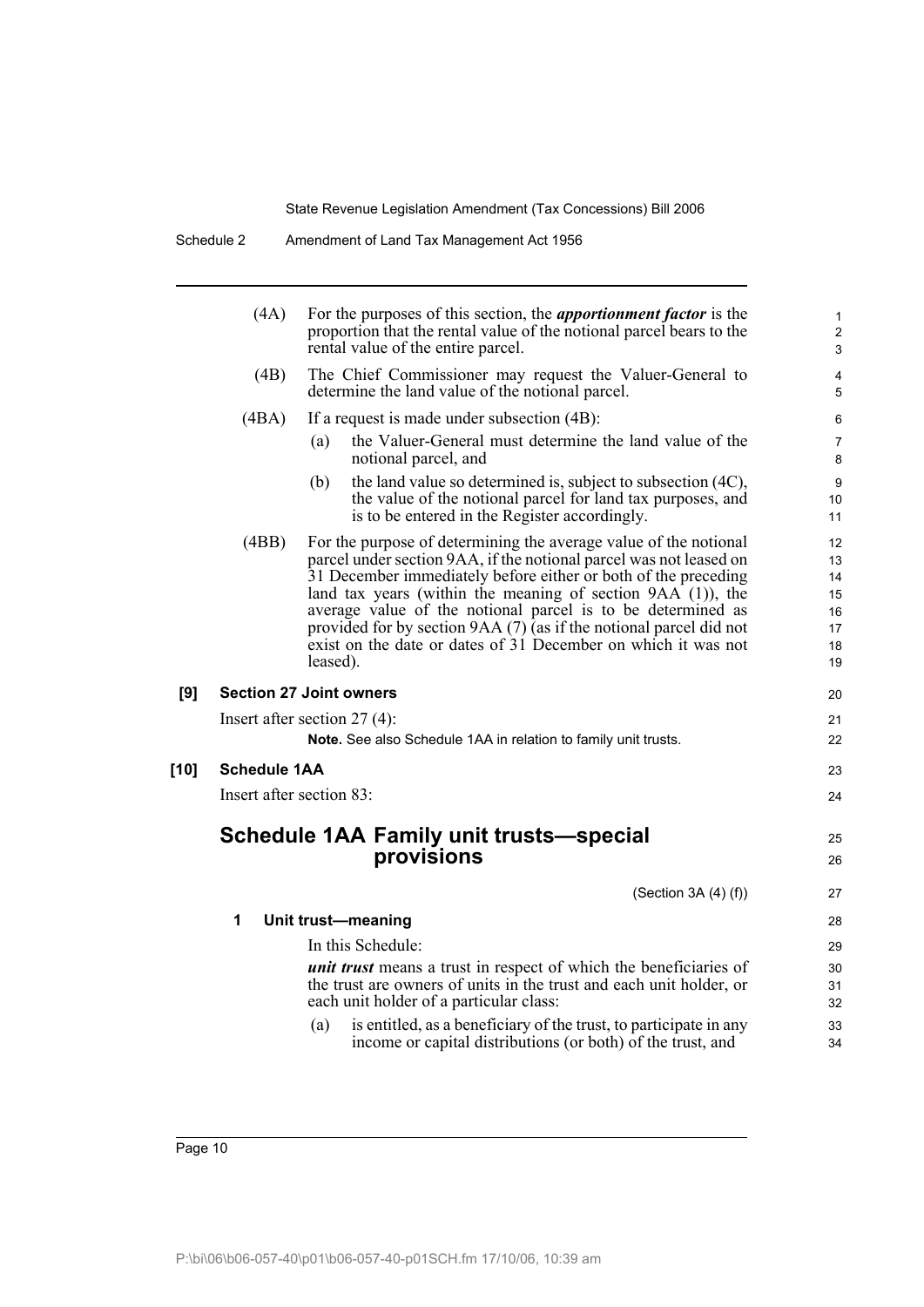Amendment of Land Tax Management Act 1956 Schedule 2

|             |     | (b)   | the amount or proportion of any income or capital<br>distribution to which the unit holder is entitled is based on<br>the number or class of units owned by the person (or both).                                                                                                                                                              | 1<br>$\overline{2}$<br>3         |
|-------------|-----|-------|------------------------------------------------------------------------------------------------------------------------------------------------------------------------------------------------------------------------------------------------------------------------------------------------------------------------------------------------|----------------------------------|
| $\mathbf 2$ |     |       | Family unit trust-special concession                                                                                                                                                                                                                                                                                                           | 4                                |
|             | (1) | 2005: | A unit trust is a <i>family unit trust</i> in relation to the land tax year<br>commencing on 1 January 2006 if, at midnight on 31 December                                                                                                                                                                                                     | 5<br>6<br>$\overline{7}$         |
|             |     | (a)   | the trust property includes land (other than land that is<br>exempt from taxation under this Act), and                                                                                                                                                                                                                                         | 8<br>9                           |
|             |     | (b)   | the taxable value of that land does not exceed \$1,000,000,<br>and                                                                                                                                                                                                                                                                             | 10<br>11                         |
|             |     | (c)   | the unit holders in the unit trust have fixed entitlements<br>under the trust, and                                                                                                                                                                                                                                                             | 12<br>13                         |
|             |     | (d)   | the units in the unit trust are family-owned.                                                                                                                                                                                                                                                                                                  | 14                               |
|             | (2) |       | The unit trust continues to be a family unit trust in relation to each<br>subsequent land tax year unless, before the commencement of<br>that land tax year:                                                                                                                                                                                   | 15<br>16<br>17                   |
|             |     | (a)   | the trust acquires additional land and, as a result of that<br>acquisition, the taxable value of the land that is the subject<br>of the trust (and that is not exempt from taxation) exceeds<br>\$1,000,000 (with the taxable value of the land being the<br>taxable value for the land tax year during which the<br>acquisition was made), or | 18<br>19<br>20<br>21<br>22<br>23 |
|             |     | (b)   | the unit holders cease to have fixed entitlements under the<br>trust, or                                                                                                                                                                                                                                                                       | 24<br>25                         |
|             |     | (c)   | the units in the unit trust cease to be family-owned.                                                                                                                                                                                                                                                                                          | 26                               |
|             | (3) |       | If the unit trust ceases to be a family unit trust in relation to a<br>subsequent land tax year, it cannot then become a family unit<br>trust again (despite any changes in the land holdings or any other<br>circumstances of the trust).                                                                                                     | 27<br>28<br>29<br>30             |
|             | (4) | if:   | Unit holders in a unit trust have <i>fixed entitlements</i> under the trust                                                                                                                                                                                                                                                                    | 31<br>32                         |
|             |     | (a)   | the unit holders are entitled to a fixed proportion of the<br>income or capital distributions of the trust (if any are<br>made) based on the number or class of units owned by<br>them, and                                                                                                                                                    | 33<br>34<br>35<br>36             |
|             |     | (b)   | the entitlements referred to in paragraph (a) cannot be<br>removed, restricted or otherwise affected by the exercise<br>of a discretion, or by a failure to exercise a discretion,<br>conferred on any person under the trust.                                                                                                                 | 37<br>38<br>39<br>40             |

Page 11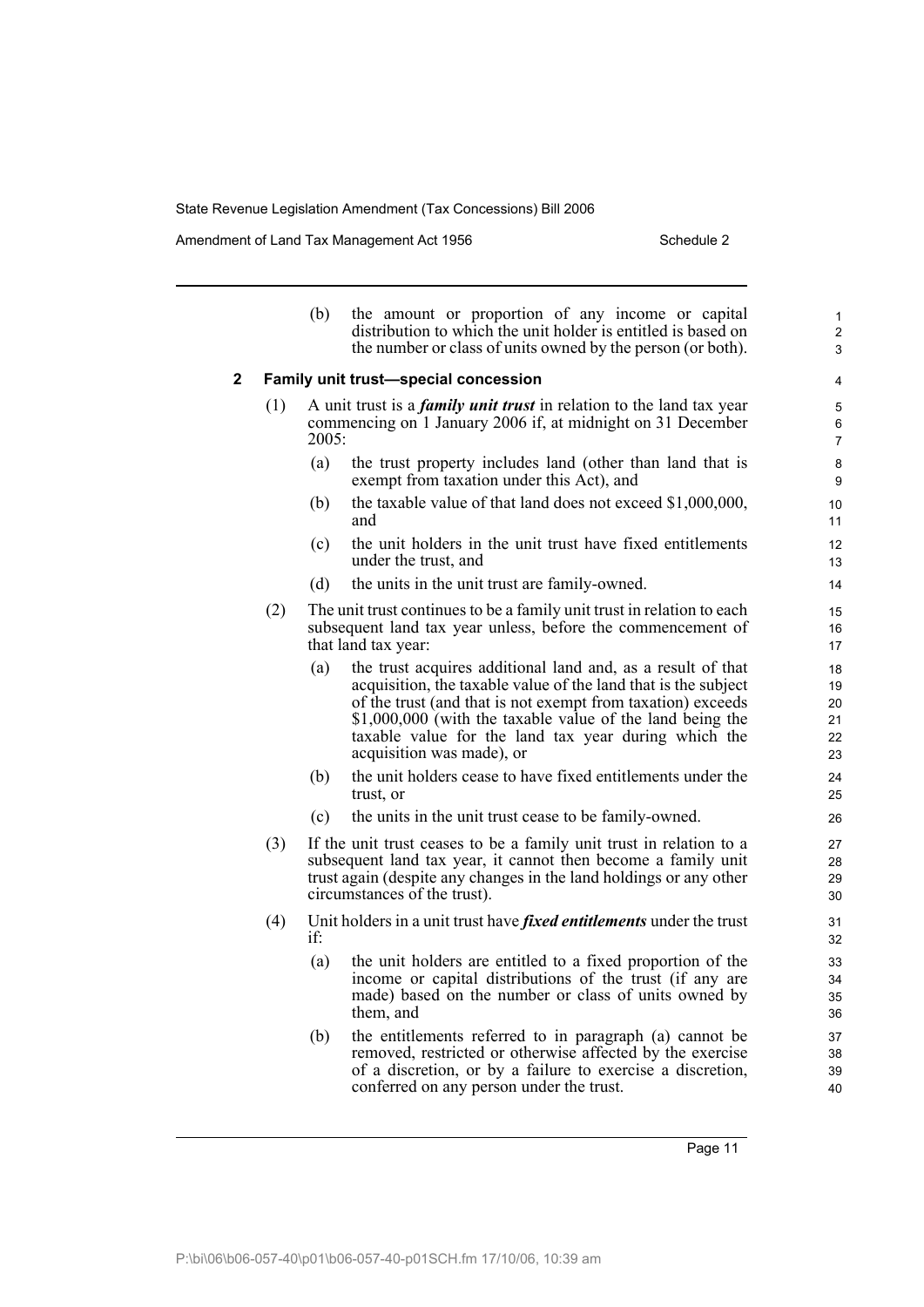Schedule 2 Amendment of Land Tax Management Act 1956

| (5) |     | Units in a unit trust are <i>family-owned</i> if:                                                                                      | 1              |
|-----|-----|----------------------------------------------------------------------------------------------------------------------------------------|----------------|
|     | (a) | in the case of a unit trust where the units are owned by one                                                                           | 2              |
|     |     | person:<br>(i)<br>the person is a non-trustee, or                                                                                      | 3<br>4         |
|     |     | the person is a family trustee, or<br>(ii)                                                                                             | 5              |
|     | (b) | in the case of a unit trust where the units are owned by 2 or                                                                          | 6              |
|     |     | more persons, not less than 95% of the units in the unit                                                                               | $\overline{7}$ |
|     |     | trust are owned by non-trustees or family trustees (or a<br>combination of both) who are members of the same family.                   | 8<br>9         |
| (6) |     | A person is a member of the same family as another person if:                                                                          | 10             |
|     | (a) | the person is married to the other person or in a de facto                                                                             | 11             |
|     |     | relationship (within the meaning of the <i>Property</i><br>(Relationships) Act 1984) with the other person, or                         | 12<br>13       |
|     | (b) | the person is the child of the other person (whether by<br>birth, adoption or marriage), or                                            | 14<br>15       |
|     | (c) | the Chief Commissioner is satisfied, on the basis of any                                                                               | 16             |
|     |     | other relationship between the persons, that they can be<br>considered to be members of the same family.                               | 17<br>18       |
| (7) |     | If a person owns a unit in a unit trust as a family trustee, the                                                                       | 19             |
|     |     | person is treated as a member of the same family as another<br>person only if the beneficiaries of the trust of which the person is    | 20<br>21       |
|     |     | family trustee:                                                                                                                        | 22             |
|     | (a) | are members of the same family as the other person, or                                                                                 | 23             |
|     | (b) | if the other person is also a family trustee, are members of                                                                           | 24             |
|     |     | the same family as the beneficiaries of the trust of which<br>the other person is family trustee.                                      | 25<br>26       |
| (8) |     | In this clause:                                                                                                                        | 27             |
|     |     | <i>family trustee</i> means a person who owns a unit in a unit trust as                                                                | 28             |
|     |     | trustee of another trust which:                                                                                                        | 29             |
|     | (a) | has only one beneficiary, who is a natural person, or                                                                                  | 30             |
|     | (b) | has 2 or more beneficiaries, who are all natural persons and<br>members of the same family.                                            | 31<br>32       |
|     |     | <i>non-trustee</i> means a natural person who owns a unit in a unit<br>trust otherwise than as trustee of another trust.               | 33<br>34       |
| (9) |     | For the purposes of this clause, if a person owns a unit in a unit                                                                     | 35             |
|     |     | trust as trustee of a trust that is a superannuation trust in relation<br>to the land tax year (within the meaning of section 3A), the | 36             |
|     |     | members of that superannuation trust are taken to be beneficiaries                                                                     | 37<br>38       |
|     |     | of the trust.                                                                                                                          | 39             |
|     |     |                                                                                                                                        |                |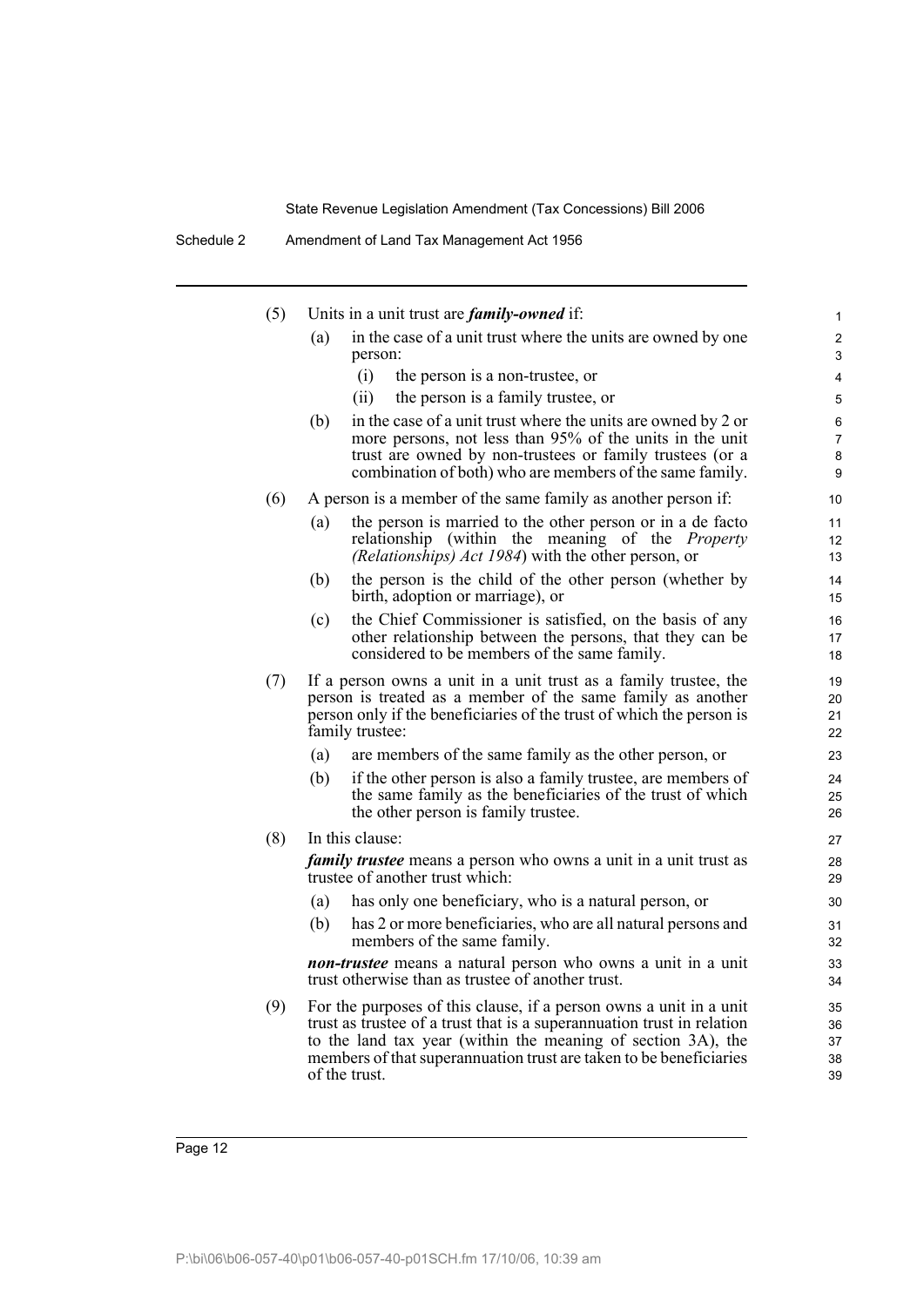Amendment of Land Tax Management Act 1956 Schedule 2

|      | 3  |                    | Unit holders taken to be joint owners of land                                                                                      | $\mathbf{1}$   |
|------|----|--------------------|------------------------------------------------------------------------------------------------------------------------------------|----------------|
|      |    | (1)                | If a unit trust is a family unit trust in relation to a land tax year,                                                             | $\overline{2}$ |
|      |    |                    | the unit holders in that unit trust are taken, for the purposes of                                                                 | 3              |
|      |    |                    | section 27, to be joint owners of the land that is the property of                                                                 | 4              |
|      |    |                    | the trust:                                                                                                                         | $\overline{5}$ |
|      |    |                    | in the same proportion as the number of units held by them,<br>(a)                                                                 | 6              |
|      |    |                    | $\alpha$                                                                                                                           | $\overline{7}$ |
|      |    |                    | if there are different classes of units in the unit trust, in the<br>(b)                                                           | 8              |
|      |    |                    | same proportion as the number of units held by them of a<br>class that entitle the holders to participate in capital               | 9<br>10        |
|      |    |                    | distributions of the trust.                                                                                                        | 11             |
|      |    | (2)                | This clause does not apply to unit holders in a unit trust which is                                                                |                |
|      |    |                    | a superannuation trust in relation to the land tax year (within the                                                                | 12<br>13       |
|      |    |                    | meaning of section 3A).                                                                                                            | 14             |
|      |    |                    |                                                                                                                                    |                |
| [11] |    |                    | <b>Schedule 2 Savings and transitional provisions</b>                                                                              | 15             |
|      |    |                    | Insert at the end of clause $1A(1)$ :                                                                                              | 16             |
|      |    |                    | State Revenue Legislation Amendment (Tax Concessions) Act                                                                          | 17             |
|      |    |                    | 2006                                                                                                                               | 18             |
| [12] |    |                    | Schedule 2, Part 20                                                                                                                | 19             |
|      |    | Insert as Part 20: |                                                                                                                                    | 20             |
|      |    | Part 20            | Provisions consequent on enactment of                                                                                              | 21             |
|      |    |                    | <b>State Revenue Legislation Amendment</b>                                                                                         | 22             |
|      |    |                    | (Tax Concessions) Act 2006                                                                                                         | 23             |
|      |    |                    |                                                                                                                                    |                |
|      | 41 |                    | <b>Amendments relating to trusts</b>                                                                                               | 24             |
|      |    | (1)                | The trust amendments apply as if those amendments had                                                                              | 25             |
|      |    |                    | commenced on 31 December 2005.                                                                                                     | 26             |
|      |    | (2)                | Liability for land tax in respect of the land tax year commencing                                                                  | 27             |
|      |    |                    | on 1 January 2006 and subsequent land tax years is to be assessed                                                                  | 28             |
|      |    |                    | or reassessed accordingly.                                                                                                         | 29             |
|      |    | (3)                | Anything done or omitted to be done before the date of assent to                                                                   | 30             |
|      |    |                    | the State Revenue Legislation Amendment (Tax Concessions) Act                                                                      | 31             |
|      |    |                    | 2006 that would have been validly done or omitted to be done if                                                                    | 32             |
|      |    |                    | the trust amendments had been in force at the time that it was<br>done or omitted to be done is taken to have been validly done or | 33             |
|      |    |                    | omitted to be done.                                                                                                                | 34             |
|      |    |                    |                                                                                                                                    | 35             |

Page 13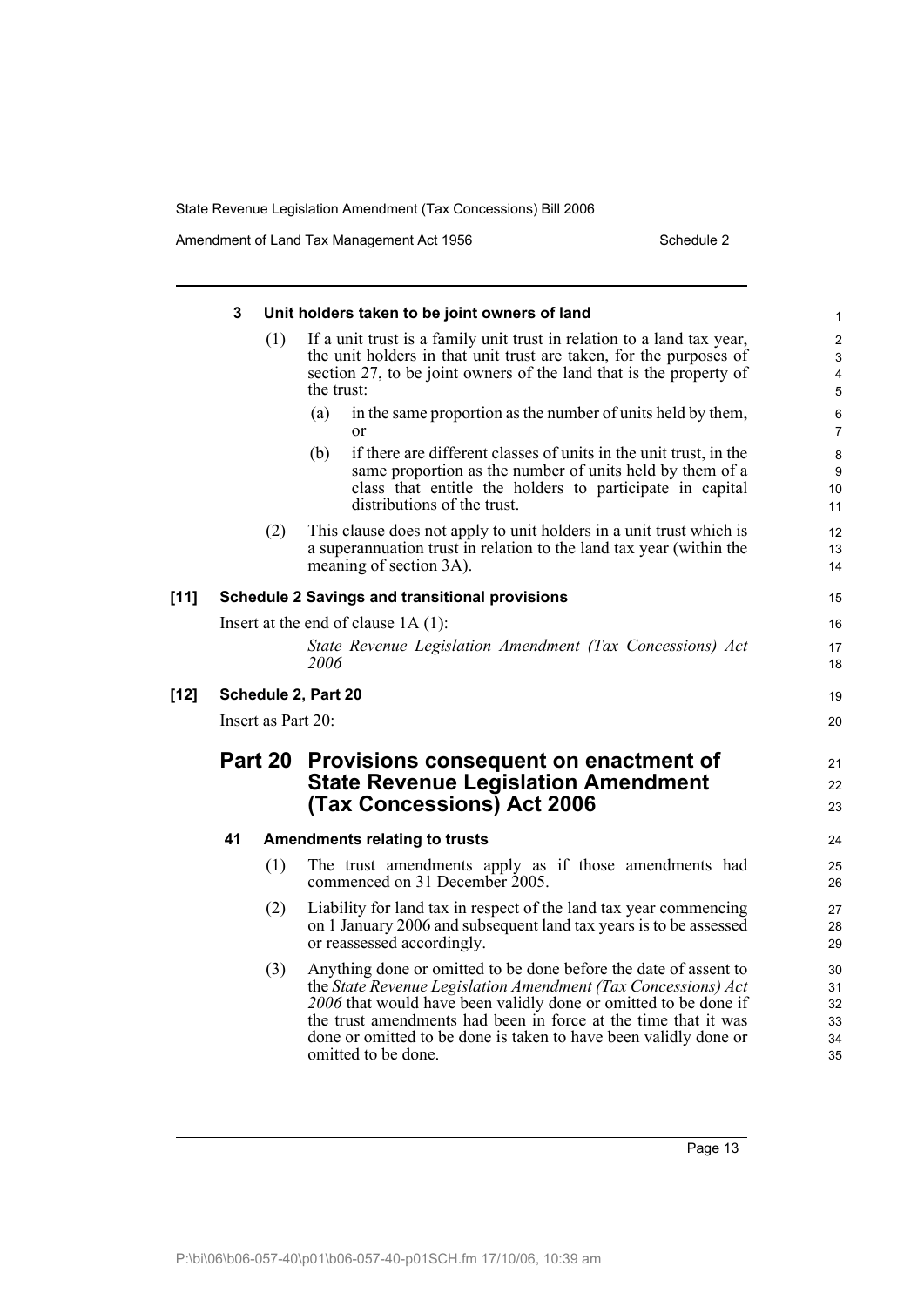Schedule 2 Amendment of Land Tax Management Act 1956

(4) In this clause, the *trust amendments* means the amendments made to section 3A by the *State Revenue Legislation Amendment (Tax Concessions) Act 2006*, and the provisions of Schedule 1AA, as inserted by that Act.

#### **42 Restructuring of unit trust for land tax purposes—concession**

- (1) This clause applies in respect of a unit trust (within the meaning of Schedule 1AA) if:
	- (a) an instrument is executed on or after 6 June 2006 and before 1 January 2008 that effects a variation to a trust deed for a unit trust, and
	- (b) before the instrument is executed, unit holders in the unit trust have fixed entitlements under the trust, and
	- (c) the purpose of the variation is to enable the unit trust to satisfy the relevant criteria (within the meaning of section 3A) and, accordingly, to be treated as a fixed trust under that section, and
	- (d) the variation does not directly or indirectly result in a change in the proportion of any income or capital to which a unit holder is entitled under the trust.
- (2) Any land tax payable in respect of the land the subject of the unit trust is to be assessed or reassessed as if the variation to the trust deed took effect on 31 December 2005.
- (3) Unit holders in a unit trust have *fixed entitlements* under the trust if:
	- (a) the unit holders are entitled to a fixed proportion of the income or capital distributions of the trust (if any are made) based on the number or class of units owned by them, and
	- (b) the entitlements referred to in paragraph (a) cannot be removed, restricted or otherwise affected by the exercise of a discretion, or by a failure to exercise a discretion, conferred on any person under the trust.
- (4) Anything done or omitted to be done on or after 6 June 2006 and before the date of assent to the *State Revenue Legislation Amendment (Tax Concessions) Act 2006* that would have been validly done or omitted to be done if this clause had been in force at the time that it was done or omitted to be done is taken to have been validly done or omitted to be done.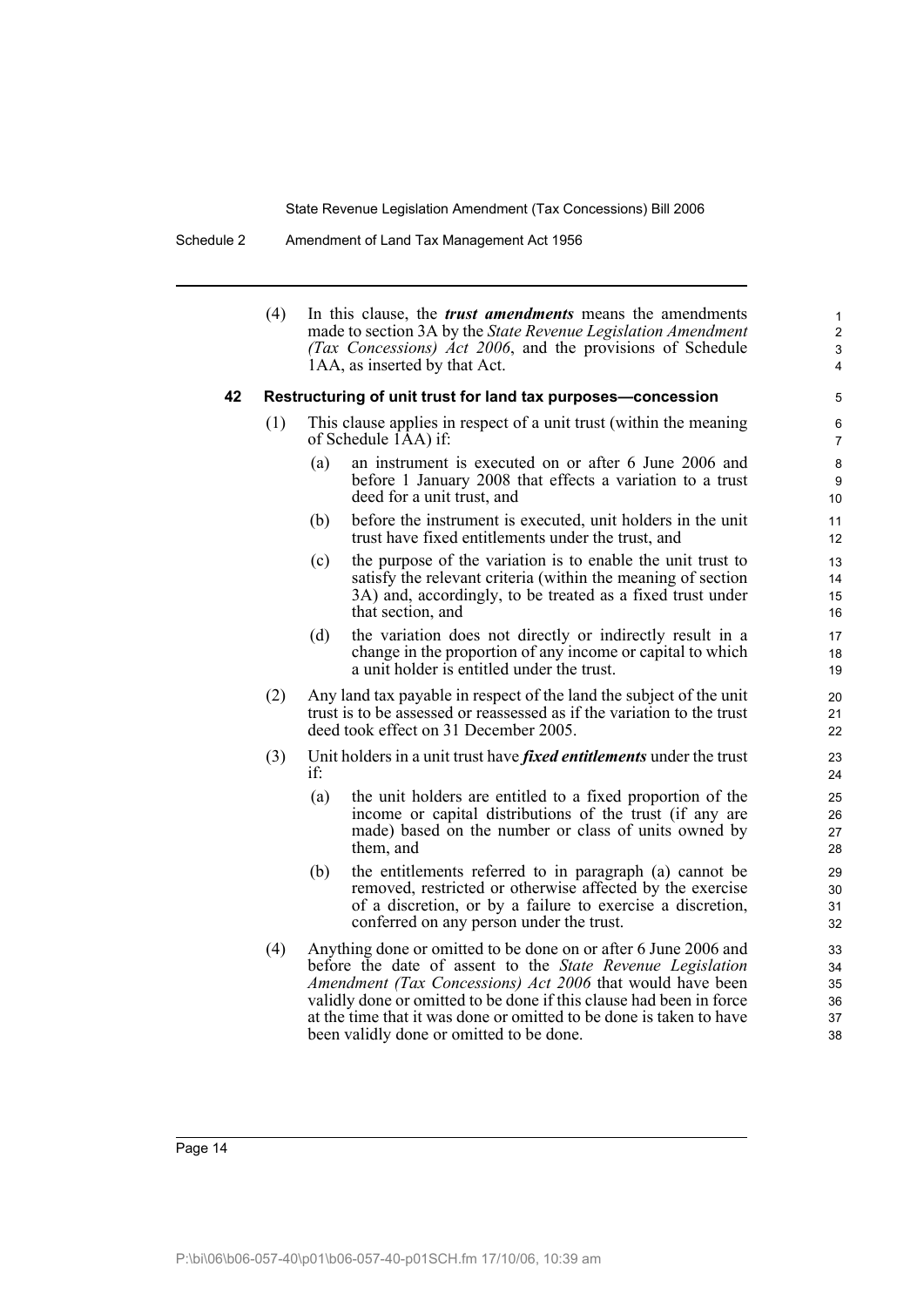Amendment of Land Tax Management Act 1956 Schedule 2

#### **43 Determinations made by Valuer-General before commencement of budget measures**

- (1) Anything done by the Valuer-General before the commencement of Schedule 3 to the *State Revenue and Other Legislation Amendment (Budget Measures) Act 2006* that would have been validly done under section 62TBA of this Act (as substituted by that Act) if Schedule 3 to that Act had commenced and it had been done before 15 October 2006, is taken to have been validly done under that section and has effect as if that Schedule had been in force at the time that it was done.
- (2) Anything omitted to be done by the Valuer-General before the commencement of Schedule 3 to the *State Revenue and Other Legislation Amendment (Budget Measures) Act 2006* that would have been validly omitted to be done if Schedule 3 to that Act had commenced at the time that it was omitted is taken to have been validly omitted to be done.

16

1 2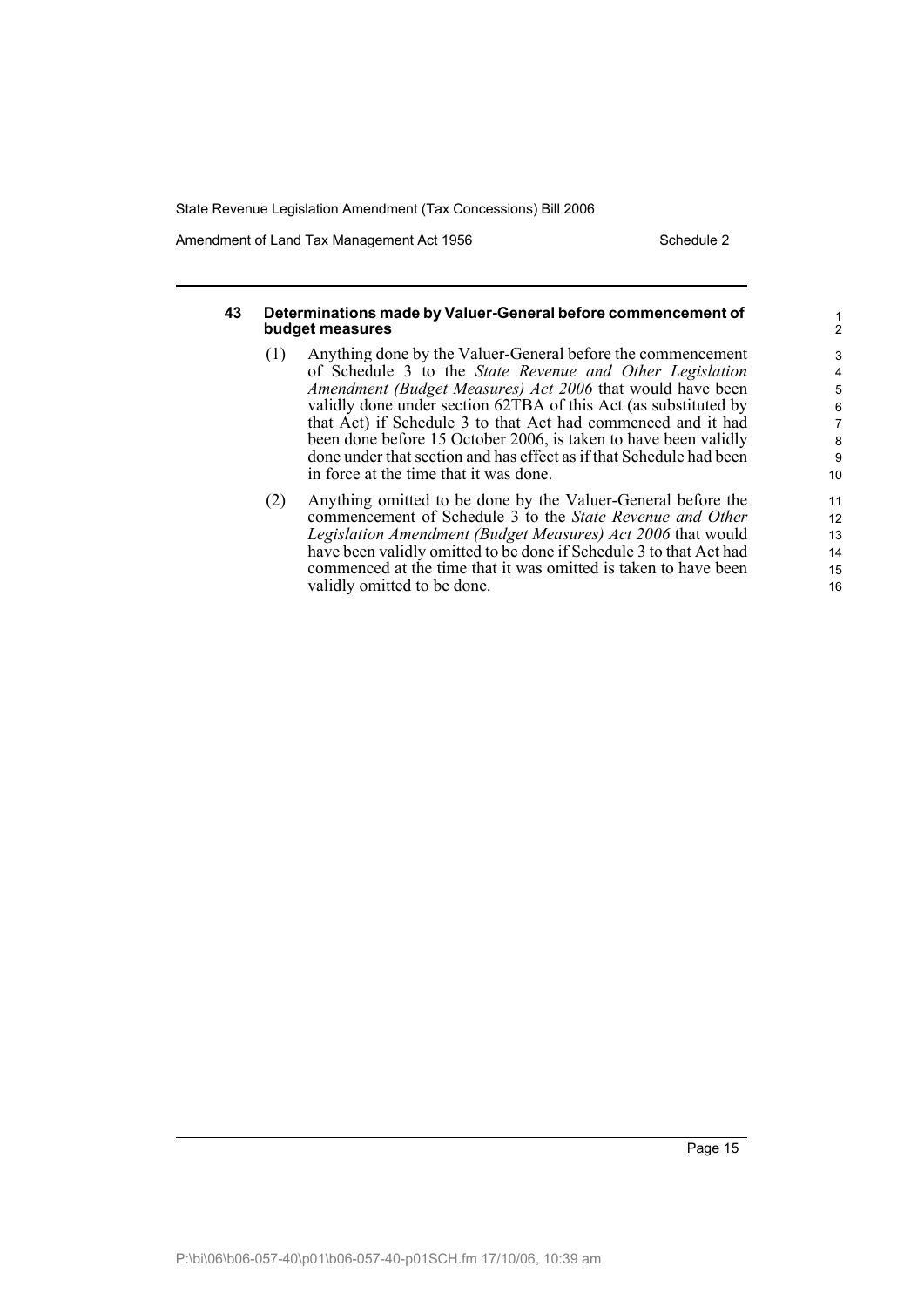<span id="page-25-0"></span>

| <b>Schedule 3</b><br><b>Miscellaneous amendments</b> |                                                |                          |                                                                                                                                                                                                                                                                                                                                                                                                                                                                                                                                                                                                                                                                                                                                                                                                                                                           |                                                                            |  |
|------------------------------------------------------|------------------------------------------------|--------------------------|-----------------------------------------------------------------------------------------------------------------------------------------------------------------------------------------------------------------------------------------------------------------------------------------------------------------------------------------------------------------------------------------------------------------------------------------------------------------------------------------------------------------------------------------------------------------------------------------------------------------------------------------------------------------------------------------------------------------------------------------------------------------------------------------------------------------------------------------------------------|----------------------------------------------------------------------------|--|
|                                                      |                                                |                          | (Section 5)                                                                                                                                                                                                                                                                                                                                                                                                                                                                                                                                                                                                                                                                                                                                                                                                                                               | 2                                                                          |  |
| 3.1                                                  | <b>Gaming Machine Tax Act 2001 No 72</b>       |                          |                                                                                                                                                                                                                                                                                                                                                                                                                                                                                                                                                                                                                                                                                                                                                                                                                                                           |                                                                            |  |
|                                                      |                                                |                          | Section 14 Annual rate for registered clubs                                                                                                                                                                                                                                                                                                                                                                                                                                                                                                                                                                                                                                                                                                                                                                                                               | 4                                                                          |  |
|                                                      |                                                |                          | Omit "on $$800,000$ of those profits" from section 14 (2) (a).                                                                                                                                                                                                                                                                                                                                                                                                                                                                                                                                                                                                                                                                                                                                                                                            | 5                                                                          |  |
|                                                      |                                                |                          | Insert instead "on so much of those profits as exceeds \$200,000".                                                                                                                                                                                                                                                                                                                                                                                                                                                                                                                                                                                                                                                                                                                                                                                        | 6                                                                          |  |
| 3.2                                                  |                                                |                          | <b>Taxation Administration Act 1996 No 97</b>                                                                                                                                                                                                                                                                                                                                                                                                                                                                                                                                                                                                                                                                                                                                                                                                             | 7                                                                          |  |
|                                                      |                                                | <b>Section 16A</b>       |                                                                                                                                                                                                                                                                                                                                                                                                                                                                                                                                                                                                                                                                                                                                                                                                                                                           | 8                                                                          |  |
|                                                      |                                                | Insert after section 16: | 9                                                                                                                                                                                                                                                                                                                                                                                                                                                                                                                                                                                                                                                                                                                                                                                                                                                         |                                                                            |  |
|                                                      | 16A<br>Land tax assessments—special provisions |                          |                                                                                                                                                                                                                                                                                                                                                                                                                                                                                                                                                                                                                                                                                                                                                                                                                                                           |                                                                            |  |
|                                                      |                                                |                          | The validity of a land tax assessment for a land tax year (within<br>the meaning of the <i>Land Tax Management Act 1956</i> ) is not<br>affected by an objection or appeal under the <i>Valuation of Land</i><br>Act 1916 in relation to a land tax assessment for a subsequent<br>land tax year, even if the objection or appeal results in a change<br>to a land valuation on which the earlier land tax assessment was<br>partly based.<br><b>Note.</b> Under the Land Tax Management Act 1956 land tax assessments<br>are based on an average value of land, being an average of the land<br>value of the land in respect of the most recent 3 land tax years. This<br>section prevents an objection to a land tax assessment from affecting the<br>validity of previous land tax assessments that were based on one or 2 of<br>the same land values. | 11<br>12<br>13<br>14<br>15<br>16<br>17<br>18<br>19<br>20<br>21<br>22<br>23 |  |
| 3.3                                                  |                                                |                          | Valuation of Land Act 1916 No 2                                                                                                                                                                                                                                                                                                                                                                                                                                                                                                                                                                                                                                                                                                                                                                                                                           | 24                                                                         |  |
| [1]                                                  |                                                | <b>Section 35AA</b>      |                                                                                                                                                                                                                                                                                                                                                                                                                                                                                                                                                                                                                                                                                                                                                                                                                                                           | 25                                                                         |  |
|                                                      |                                                |                          | Insert after section 35A:                                                                                                                                                                                                                                                                                                                                                                                                                                                                                                                                                                                                                                                                                                                                                                                                                                 | 26                                                                         |  |
|                                                      | 35AA                                           |                          | Restrictions on objections to land tax valuations                                                                                                                                                                                                                                                                                                                                                                                                                                                                                                                                                                                                                                                                                                                                                                                                         | 27                                                                         |  |
|                                                      |                                                | (1)                      | In the case of a valuation for the purposes of the <i>Land Tax</i><br>Management Act 1956, a person is not entitled to object to any<br>valuation used as the basis of a land tax assessment if the<br>valuation has previously been the subject of an objection, except<br>with the permission of the Valuer-General.                                                                                                                                                                                                                                                                                                                                                                                                                                                                                                                                    | 28<br>29<br>30<br>31<br>32                                                 |  |